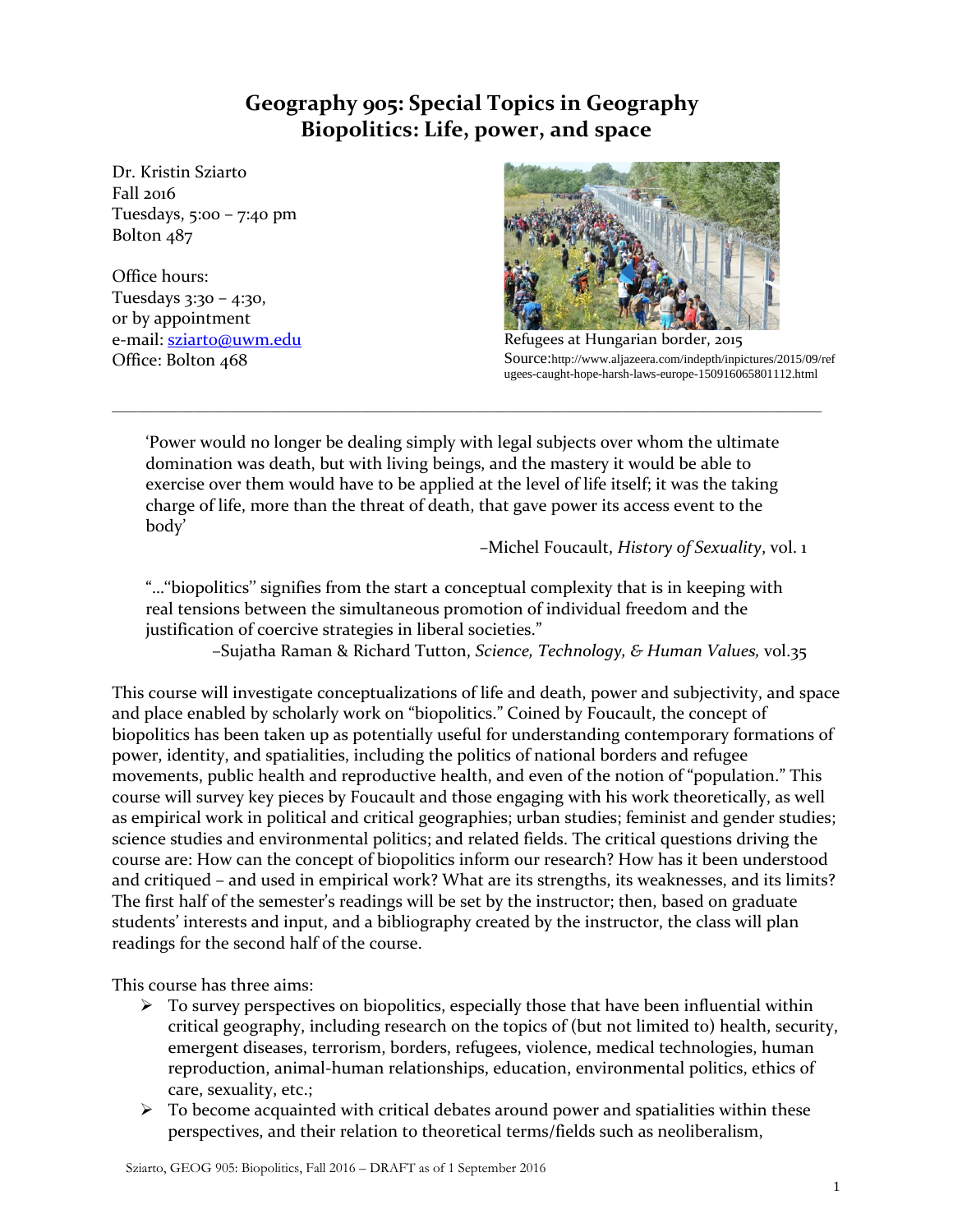necropolitics, critical race theory & postcolonial theory , subjectivity, intersectionality, hegemony, ideology, resistance, affect, gender, sexuality, population, the environment, and the urban.

 $\triangleright$  To consider how theorizations and applications of biopolitics have their own geographies (their own conceptual maps, as well as their particular geographies of emergence), and how these shape their production, reception, and translation in activist and academic practice.

To achieve these aims, we will read both recent scholarship on and in biopolitics and the biopolitical, as well as foundational texts from Foucault. Critical points of debate include the meaning and significance of 'class' and 'the economy' in politics; the relations between social movements and the state; understandings of social movements through the notion of representation vs. constitution, ideology vs. culture, discourse vs. framing; and ways of thinking about identity, collectivities, and agency.

This course is a seminar: Graduate students will be expected to read thoughtfully, deepen their engagement with the literatures through responsive writing and discussion, and build their own critical perspectives on the theories addressed. Assessment will stress preparation for class, participation in discussion, and engagement as made evident in written and oral practice. Students will write not only critical response pieces throughout the semester, but also work on longer essays using the course material to advance their own research.

READINGS will be available online, at electronic course reserve, on the course D2L site, and/or online. You may want to purchase one or more of the three books from which large portions are excerpted, *Society Must Be Defended*; *Security, Territory, Population;* and *The Birth of Biopolitics.*  Nevertheless, digital copies are available on the course D2L site.

I strongly recommend printing the readings, as you will need them in class discussion, and underlining on the page is a useful practice. If you really prefer to use a digital copy only, you must download and save it to your device head of time for easy access in class (do not depend on an internet connection in class, and time spent online in class will detract from your engagement during our face-to-face time).

All UWM course policies apply; please be familiar with the following: Student Rights & Responsibilities:<http://www.uwm.edu/Dept/SecU/SyllabusLinks.pdf>

For scholars, **academic integrity is of the utmost importance**, and you should conduct your scholarly practice in such a way as to acknowledge the intellectual labor of others. For the relevant UWM policy, see [http://www4.uwm.edu/acad\\_aff/policy/academicmisconduct.cfm](http://www4.uwm.edu/acad_aff/policy/academicmisconduct.cfm)

If you need certain accommodations because of physical ability, financial limitations, and/or the limits of UWM technology, please contact Kristin about this as soon as possible, for direct assistance or guidance to services on the UWM campus.

Please check your university email regularly for occasional class announcements; such announcements will also be posted on the course D2L page. In case of an influenza outbreak, severe weather events, or other disruptive large-scale phenomena, alternative arrangements will be made for class and a new syllabus will be distributed to organize the completion of remaining assessed work.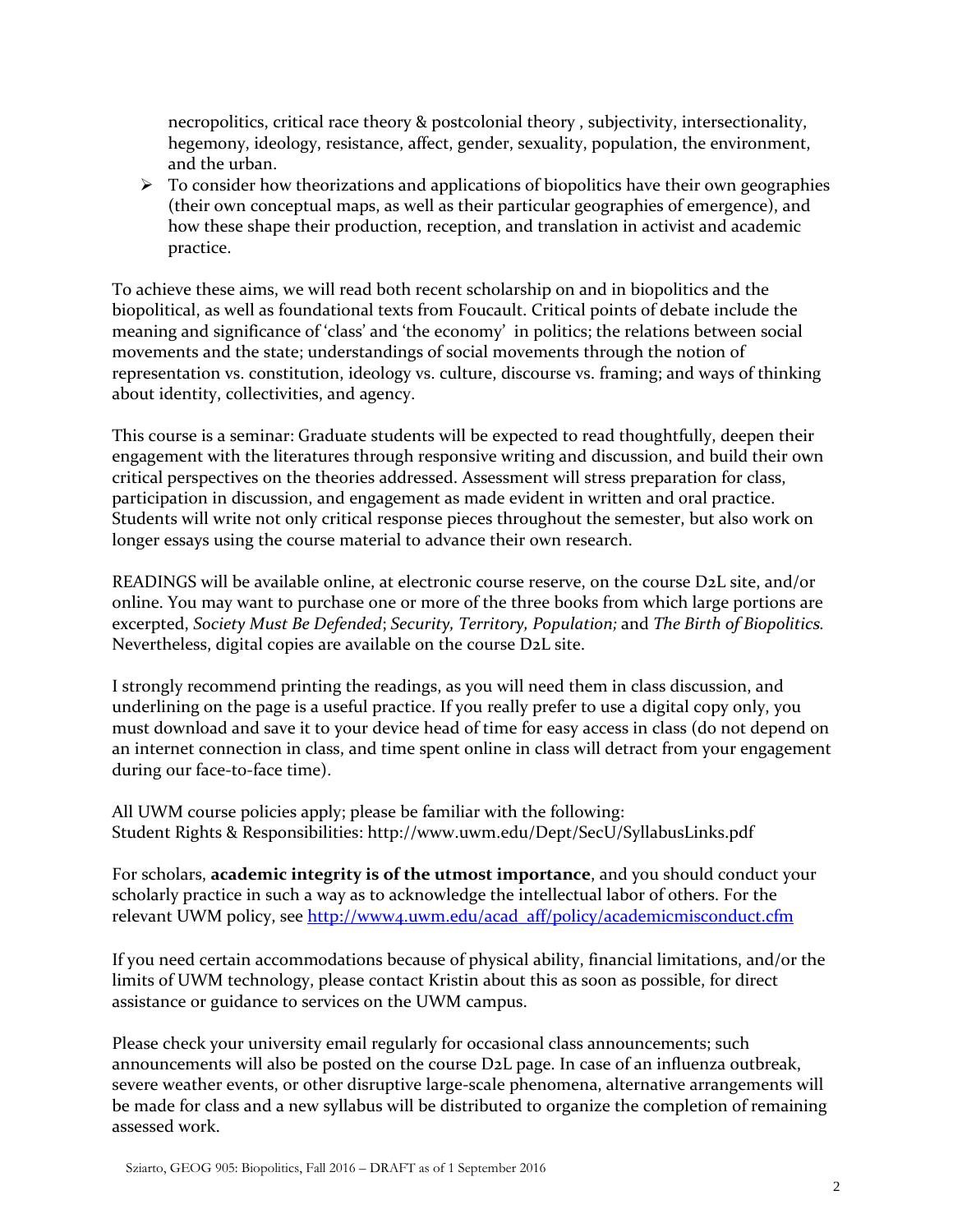To request an office appointment or ask a quick question by email, always include "GEOG 905" in the subject header. Please use your UWM e-mail; e-mail from other accounts may go to the junk folder. I usually answer my e-mail within 48 hours. If you do not get an answer from me within a day, though, feel free to e-mail again to make sure I received your e-mail. --Kristin

# **ASSESSMENT**

 $\overline{\phantom{a}}$ 

Your work in this course will be assessed as follows:

| Assessment                                                                   | <b>Learning Goals</b>                                                                                                                                                                                                                                                                                                                                                                             | % of grade                                      | Grading basis                                                                                                   |
|------------------------------------------------------------------------------|---------------------------------------------------------------------------------------------------------------------------------------------------------------------------------------------------------------------------------------------------------------------------------------------------------------------------------------------------------------------------------------------------|-------------------------------------------------|-----------------------------------------------------------------------------------------------------------------|
| Response papers (10 papers<br>$(a)$ 1 p each)                                | Develop critical<br>understanding of concepts<br>and methods in<br>poststructuralist & critical<br>geography through<br>independent reading and<br>writing<br>Develop scholarly analytical<br>and writing skills                                                                                                                                                                                  | 44-10 papers @ 3% each<br>for a total of<br>33% | Out of 2 points<br>(2= meets at least 80% of<br>criteria;<br>1= meets <80% of criteria;<br>$0 = not submitted)$ |
| Class participation,<br>including leading class<br>discussion for 2 sessions | Develop facility and self-<br>confidence in<br>scholarly debate and<br>engagement with peers                                                                                                                                                                                                                                                                                                      | 17%                                             | Letter                                                                                                          |
| Final paper(s):<br><b>DRAFT</b>                                              | Develop scholarly writing<br>skills, including working<br>with critique                                                                                                                                                                                                                                                                                                                           | 10%                                             | Out of 5 points                                                                                                 |
| Final paper:<br>PEER REVIEW                                                  | Develop scholarly<br>engagement through<br>reading, develop familiarity<br>with critical review<br>processes                                                                                                                                                                                                                                                                                      | $5\%$                                           | Out of 5 points                                                                                                 |
| Final paper(s):<br>FINAL version                                             | Demonstrate ability to<br>synthesize insights from<br>materials covered in class<br>and identify new<br>research questions relevant<br>to the themes of<br>discussion in this course<br>Develop independent<br>research skills and deep<br>engagement with an case<br>study or area of theoretical<br>inquiry<br>Demonstrate writing and<br>analytical skills<br>appropriate to graduate<br>level | 35%                                             | Letter                                                                                                          |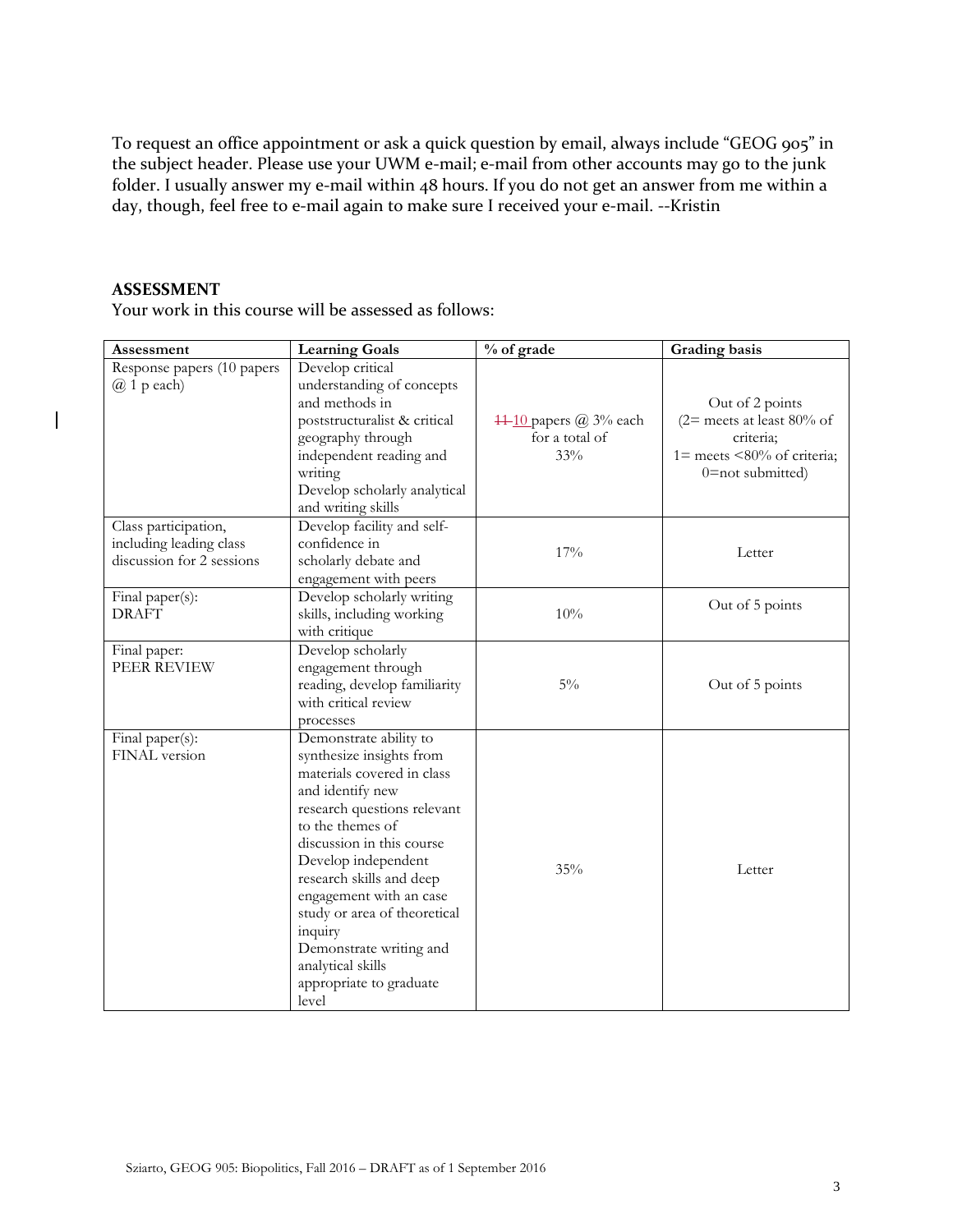# **RESPONSE PAPERS ASSIGNMENT**

One of your tasks as a researcher/scholar is to develop your thinking, especially critical thinking. One of the most important ways to do this is through writing. This does NOT mean that you read a lot, think critically, then write about it. Rather, writing practice may actually start to tell you what you are thinking. To this end, in this course you will write at least **10 responses to the readings**. You should write an approximately one-page, single-spaced piece (about 250-300 words) in response to the assigned reading(s), and circulate it to the entire class by posting it to that week's folder in the D2L Dropbox by 6 pm on the Monday before class. Earlier is better – but better late than missing…

I recommend you use this assignment to work toward several different goals:

- $\checkmark$  Establishing a habitual process of writing (as thinking)
- $\checkmark$  Developing your ability to respond critically to reading
	- o grasping the arguments even as you subject them to critical scrutiny
		- o relating them to other scholarly work
- $\checkmark$  Getting around writer's block by free-writing before you are sure of your argument
- $\checkmark$  Developing arguments through responding to & revising your writing

What should you strive to do in these response pieces? You might, depending on the reading(s), focus on a particular term, and trace how the author develops her/his argument about that concept, OR how several authors use different conceptualizations of the same term (and think about which conceptualization works best for you). You might focus on grappling with one or two difficult concepts or passages by trying to summarize them, and relating them to the rest of the work. You might relate a reading to a previous week's reading(s), by comparing and contrasting their approaches to a topic.

REMINDER: Response pieces are due to the course D2L Discussion page by Tuesday, 6 pm, to give everyone time to read them before Wednesday's class. See the instructions on that page regarding how to post your response paper. Earlier is fine, too (perhaps Monday night would be good). If your work schedule makes this impossible in some way, talk with Kristin as soon as possible.

Resources on writing as thinking: <http://www.insidehighered.com/advice/summer/summer6> <http://www.capella.edu/writingcenter/overview.aspx>

# **LEADING DISCUSSION**

You will work with one or more other classmates to facilitate discussion twice in the semester. This work will count as part of your participation grade. At the first class meeting you will sign up for your two sessions. How should you go about this? There are many ways to approach the readings, and your plans should take the nature of the readings, and the questions they raise, into consideration. Some readings will clearly lay out a theoretical approach (more or less clearly, which you may need to address). Some readings will obviously conflict with others. Some readings could work best when put into conversation with readings from previous weeks.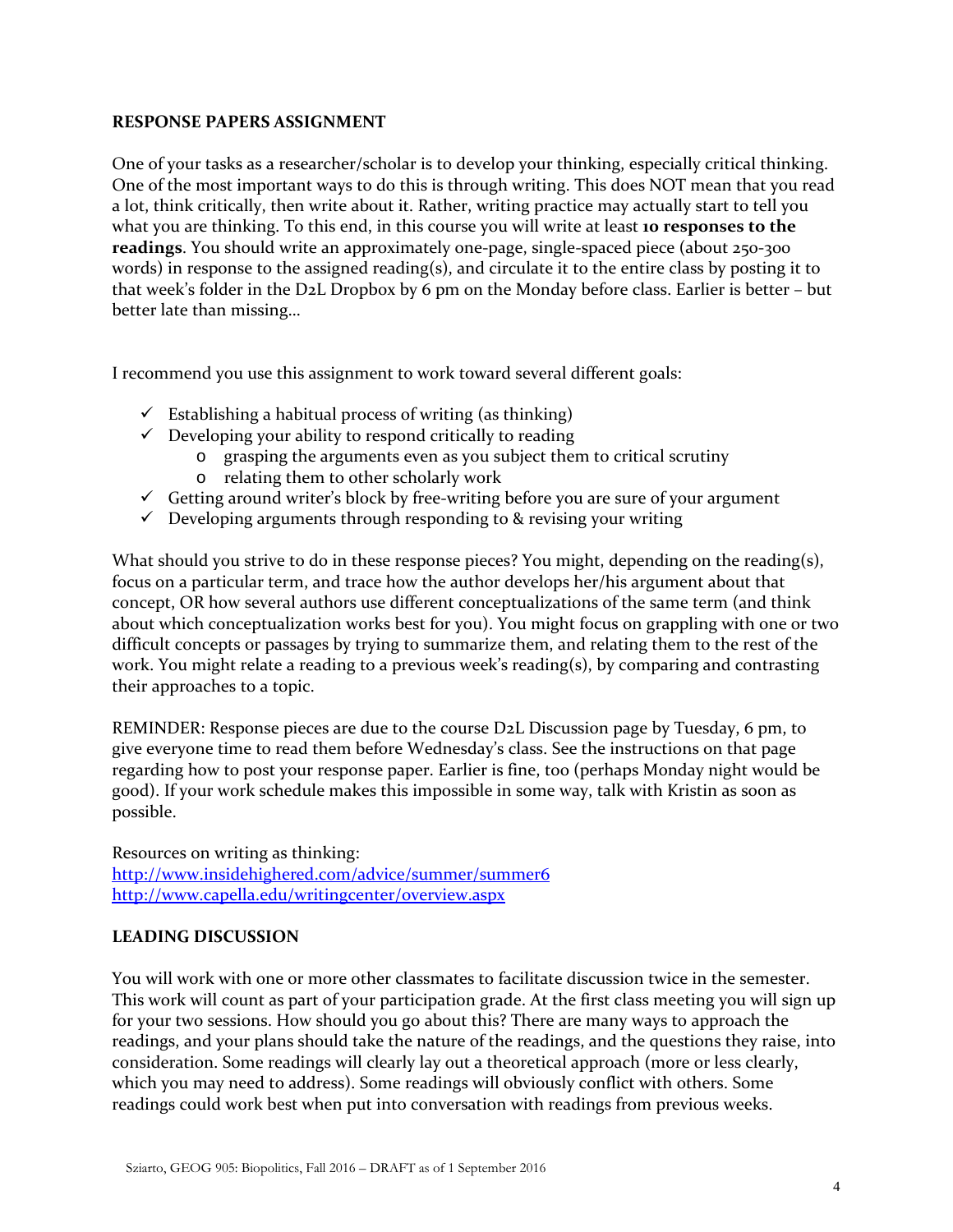You should also consider the practicalities of the 5:00 – 7:40 pm time. It is unlikely that we will all be able to focus on one singular task for the entire class period.

I strongly recommend that you arrange to meet with your co-facilitators at least a day or two before class. Also consider arranging to meet with me. I will generally be available to meet Monday or Tuesday afternoons (please e-mail to make specific arrangements).

# **FINAL PAPER ASSIGNMENT**

You should use this course, and especially the final paper assignment, to further your graduate research project in some way. You may be building your preliminary reading lists, or writing your thesis or final master's paper, or writing your dissertation proposal, or writing an article…..Therefore, I expect you to take one of these options for the final paper, and tailor it to your needs.

Option 1: A review of literature, 20-25 pages. If you are working toward your preliminary exams, or writing your thesis, this might be what you need most. A thorough review of literature, in which you explore and critique several themes in a literature, or use multiple literatures to set up a framework for research, is an important task early in any research project.

Option 2: An analytical essay or position paper, 20-25 pages. If you are working on a final master's paper, or on an article to submit for publication, this might be the best choice. In this assignment you would explicate the relevant literature in a short review, then apply and/or critique that literature, possibly through the analysis of your research findings.

Option 3: A research proposal, 20-25 pages. Again, whether this option is appropriate depends on at what stage you are in your research project.

Option 4: Do you have some other idea? Schedule a meeting with Kristin to talk about it, ASAP.

This assignment will proceed in several stages. First, by Friday, September 9, midnight, you should submit a proposal (1/2 to 1 page) for the paper(s) to Kristin via the D2L Dropbox. This part of the assignment is not for credit, but is crucial to your successful accomplishment of the later stages. Also, I recommend you discuss this assignment, and its role in furthering your academic project, with your adviser around the time you write the paper proposal.

Second, you will write a full draft of the paper(s) for Kristin and a peer to review. See the course calendar on page 22 of the syllabus for due dates.

Third, you will review at least one classmate's draft paper (details TBA, depending on topics). You will write up your constructive criticism, answering these questions: Is the argument clear? How can it be clarified? Is it developed throughout the paper, and in relation to research findings (depending on which kind of paper)? Are relevant literatures addressed? What is the paper's intellectual contribution and significance, in terms of theory and/or empirical work? And so on. WHY are we doing peer reviewing? Because scholarship is a collective endeavor, involving conversations (proximate, or at a distance) and debates about knowledge production. Peer review is an important part of this endeavor.

The final version of the paper is due to the D2L Dropbox by midnight, Sunday, December 18<sup>th</sup>.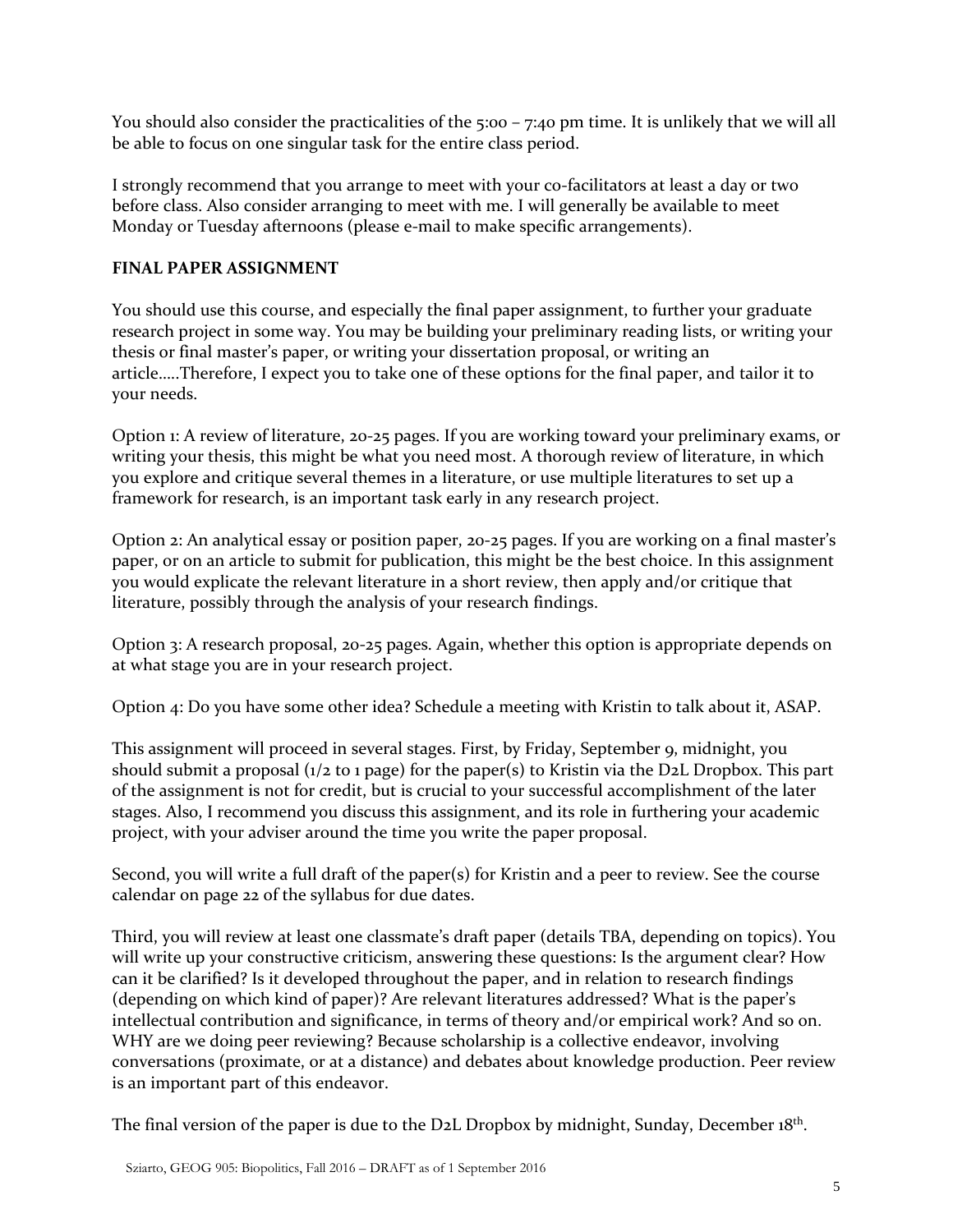# **SCHEDULE AND READINGS, WEEK BY WEEK**

# **Week 1: What does "biopolitics" mean? What do we do with this idea?**

These are drawn from across several disciplines, most not even geography or urban studies. I chose them for their contrasting approaches to biopolitics, and in some cases, for their clarity. As you read, consider where & how they agree on "what does biopolitics mean?" as well as how they point to different understandings and uses of the concept.

# Required reading:

- Giroux, H. (2006). Reading Hurricane Katrina: Race, Class, and the Biopolitics of Disposability. *College Literature* 33 (3), 171-196.
- Garrison, L. (2013). Biopolitics: An Overview. *The Anthropology of Biopolitics*. Available online at <https://anthrobiopolitics.wordpress.com/2013/01/21/biopolitics-an-overview/>
- Gormley, L. (2015). Biopower, Holocaust and Europe's 'Refugee Crisis.' *The Student's Post*, August 13, 2015. Available online at [http://thestudentspost.com/biopower-holocaust-and-europes](http://thestudentspost.com/biopower-holocaust-and-europes-refugee-crisis/)[refugee-crisis/](http://thestudentspost.com/biopower-holocaust-and-europes-refugee-crisis/)
- Rabinow, P. & N. Rose. (2003). Thoughts on the concept of biopower today. Available at London School of Economics, Department of Sociology, <http://www.lse.ac.uk/sociology/pdf/RabinowandRose-BiopowerToday03.pdf>
- Lilja, M. and S. Vinthagen. (2014). Sovereign power, disciplinary power and biopower: resisting what power with what resistance? *Journal of Political Power*, 7 (1), 107-126.

# Suggested/related reading:

- Atlantic, The. (2016). America Is Ignoring Another Natural Disaster Near the Gulf. *The Atlantic*, **17 August 2016.** Available online at [http://www.theatlantic.com/politics/archive/2016/08/america-is-ignoring-another](http://www.theatlantic.com/politics/archive/2016/08/america-is-ignoring-another-natural-disaster-near-the-gulf/496355/)[natural-disaster-near-the-gulf/496355/.](http://www.theatlantic.com/politics/archive/2016/08/america-is-ignoring-another-natural-disaster-near-the-gulf/496355/)
- G.R. (2016). Uncovered: Most of Louisiana's flood victims lack insurance. *The Economist*, 22 August 2016. Available online at [http://www.economist.com/blogs/democracyinamerica/2016/08/uncovered.](http://www.economist.com/blogs/democracyinamerica/2016/08/uncovered)
- Atlantic, The. (2016). Obama in Louisiana: 'I Don't Worry Too Much About Politics'. *The Atlantic*, 24 August 2016. Available online at [http://www.theatlantic.com/news/archive/2016/08/obama-louisiana-flooding/497009/.](http://www.theatlantic.com/news/archive/2016/08/obama-louisiana-flooding/497009/)
- Beilin, K. O. (2015). *In Search of an Alternative Biopolitics Anti-Bullfighting, Animality, and the Environment in Contemporary Spain*. Columbus: Ohio State University Press. Chapter 1, also either 5 or 6.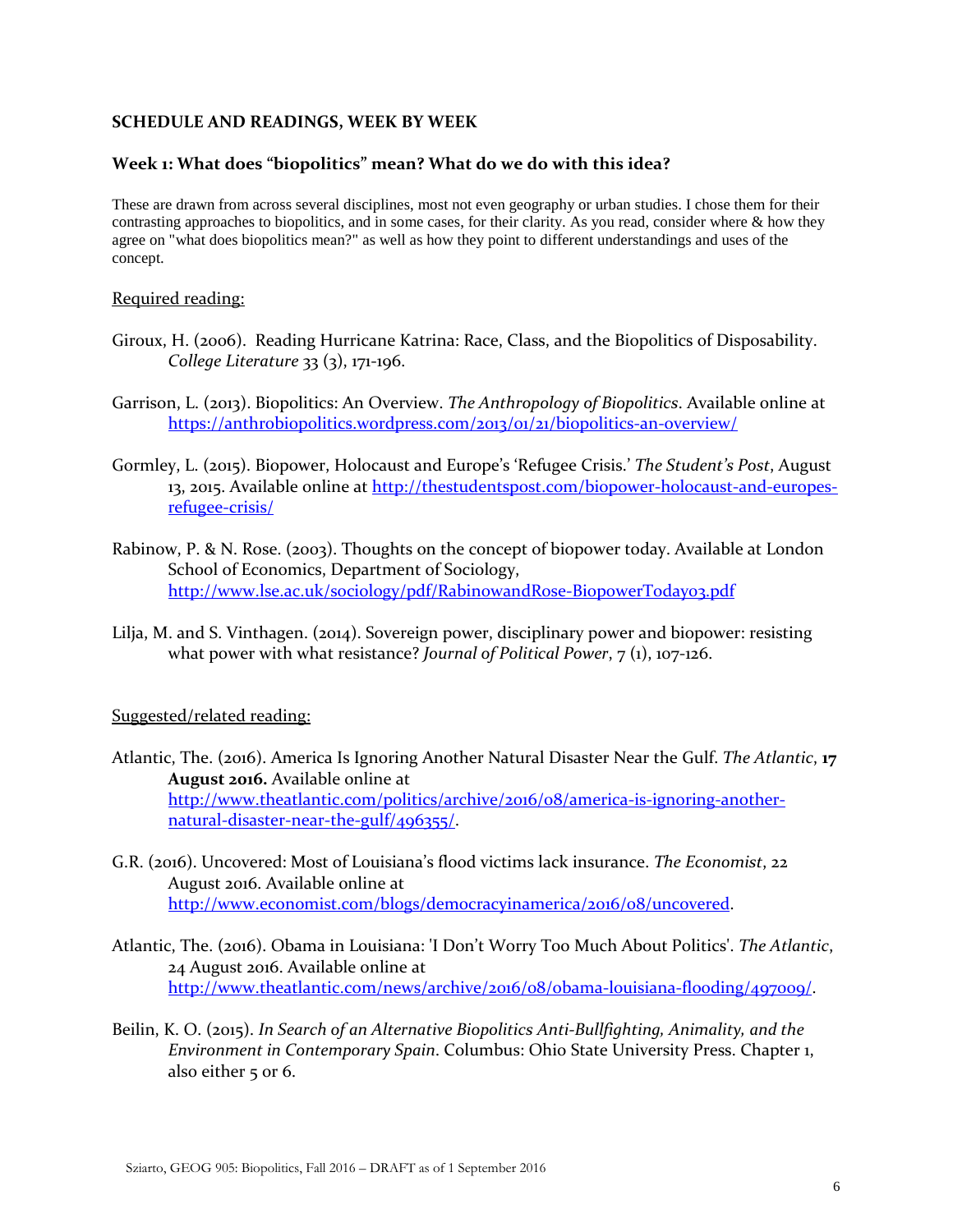Giroux, H. (2007). Violence, Katrina, and the Biopolitics of Disposability. *Theory, Culture, & Society* 24 (7-8), 305-309.

# **Week 2: Biopolitics in greater depth**

And now we dive into more disciplined/disciplinary approaches to biopolitics: Geographers, a sociologist, and a philosopher. Again, what are their points of departure – that is, why are they wanting to use biopolitics, for what? What does it mean and do for them? What does this way of thinking allow them to ask? How do they agree or converge in their interpretation of biopolitics, and how do they differ?

# Required reading:

- Tyner, J. (2012). State sovereignty, bioethics, and political geographies: the practice of medicine under the Khmer Rouge. *Environment and Planning D: Society and Space* 30, 842 – 860.
- Lemke, T. (2001). 'The birth of bio-politics': Michel Foucault's lecture at the Collège de France on neo-liberal governmentality. *Economy and Society* 30 (2), 190–207.
- Genel. K. (2006) The Question of Biopower: Foucault and Agamben, *Rethinking Marxism*, 18:1, 43- 62.

Braun, B. (2007). Biopolitics and the molecularization of life. *cultural geographies* 14: 6-28.

# Suggested reading:

- Coleman, M., & Grove, K. (2009). Biopolitics, biopower, and the return of sovereignty. *Environment & Planning D: Society & Space*, *27*(3), 489-507.
- Legg, S. (2011). Assemblage/apparatus: using Deleuze and Foucault. *Area*, *43*(2), 128-133.
- Rose, M. (2014). Negative governance: vulnerability, biopolitics and the origins of government. *Transactions of the Institute Of British Geographers*, 39(2), 209-223.
- Cadman, L. (2010). How (not) to be governed: Foucault, critique, and the political. *Environment & Planning D: Society & Space*, 28, 539-556.
- Raman, S. and R. Tutton. (2010). Life, Science, and Biopower. *Science, Technology, & Human Values* 35(5), 711-734.

# **Week 3: (bio)politics and space…***spatialities*

Foucault was not a geographer, but much of his work pays attention to the configurations of space(s)in relation to power – that is, *spatialities*. Before we dive into reading his lectures, let's look at how some researchers have read Foucault and Foucauldian work with a focus on spatialities.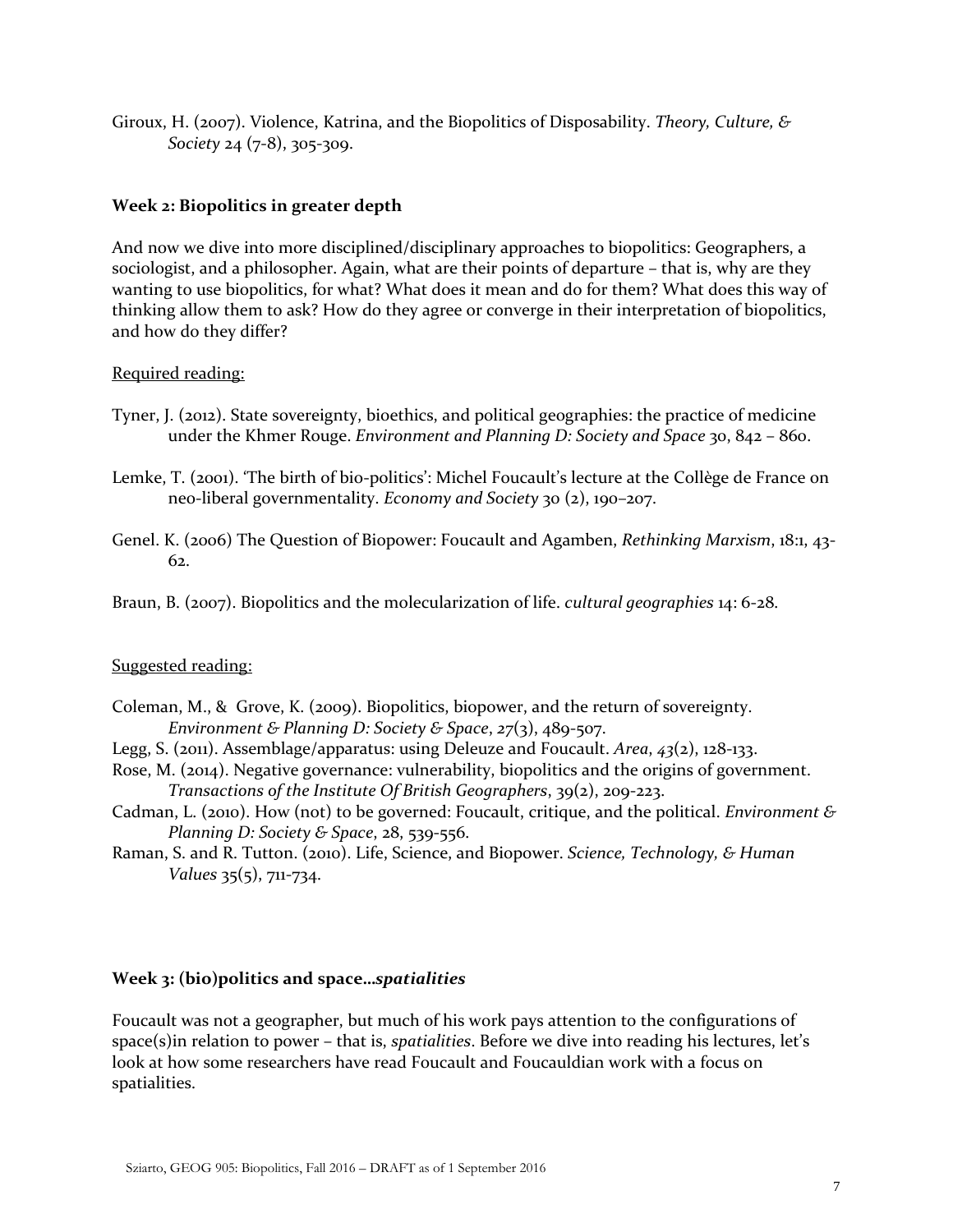### Required reading:

- Philo, C. (2000). "The Birth of the Clinic": An Unknown Work of Medical Geography, *Area* 32, 11- 19.
- Moran, D., Piacentini, L., & Pallot, J. (2012). Disciplined mobility and carceral geography: prisoner transport in Russia. *Transactions Of The Institute Of British Geographers*, *37*(3), 446-460.
- Elden, S. (2007). Governmentality, calculation, territory. *Environment & Planning D: Society & Space*, *25*(3), 562-580.
- Ek, R., 2006: Giorgio Agamben and the spatialities of the camp: an introduction. *Geografiska Annaler* 88 B (4), 363-386.

# Suggested:

- Jessop, B. (2007). From micro-powers to governmentality: Foucault's work on statehood, state formation, statecraft and state power. *Political Geography*, 26(1), 34-40.
- Kearns, G. (2014). Governing vitalities and the security state. *Environment and Planning D: Society and Space* 32, 762 – 778.
- Legg, S. (2009). Of scales, networks and assemblages: the League of Nations apparatus and the scalar sovereignty of the Government of India. *Transactions of the Institute of British Geographers* NS 34, 234–253.
- Mayhew, R. J. (2009). Historical geography 2007–2008: Foucault's avatars still in (the) Driver's seat. *Progress in Human Geography* 33(3), 387–397.
- Thrale, C. (2007). Changing addresses: social conflict, civic culture, and the politics of house numbering reform in Milwaukee, 1913–1931. *Journal of Historical Geography*, 33, 125–43.
- Rutherford, P., & Rutherford, S. (2013). The Confusions and Exuberances of Biopolitics. *Geography Compass*, *7*(6), 412-422.
- Rutherford, S., & Rutherford, P. (2013). Geography and Biopolitics. *Geography Compass*, *7*(6), 423- 434.

Schlosser, Kolson. (2008). Bio-Political Geographies. *Geography Compass* 2 (5): 1621–1634.

# **Week 4: What did Foucault say about biopower? In his own words**

# Required reading:

Selection (pp. i-xxiii, 1-86, and 239-293) from

Foucault, Michel. 2003 [1997]. *Society Must Be Defended: Lectures at the College de France, 1975- 1976*, trans. David Macey. New York: Picador (1997 edition Paris: Editions du Seuil/Gallimard).

# Suggested:

Foucault, Michel. 1984. Space, knowledge, and power. In *The Foucault reader*, ed. P. Rabinow, 239–256. New York: Pantheon Books.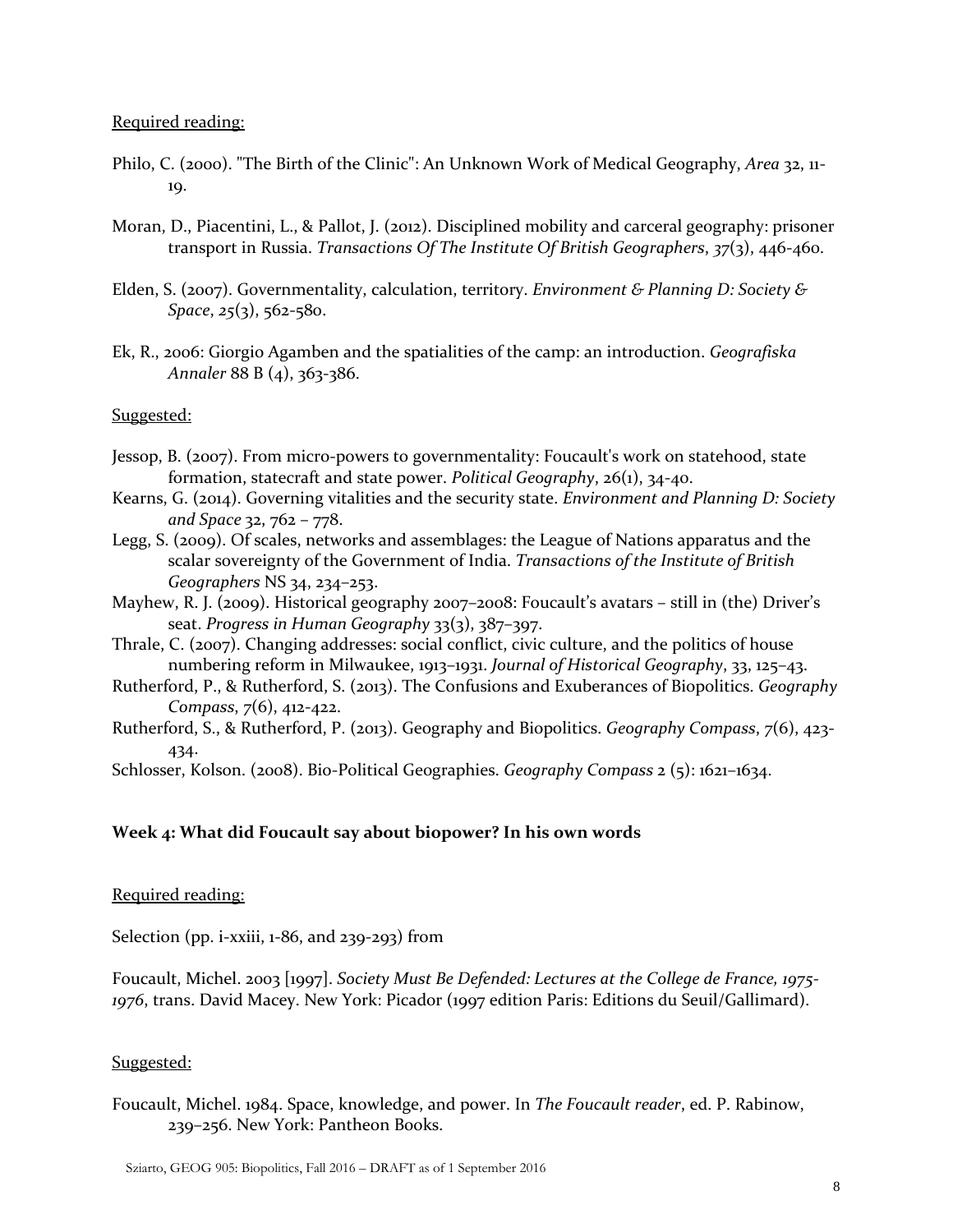- Foucault, Michel. 1991. Governmentality. In *The Foucault effect: Studies in governmentality*, ed. G. Burchell, C. Gordon, and P. Miller, 87–104. Chicago: University of Chicago Press. (Different translation of Chapter/Lecture 4 in required reading.)
- JanMohmed, Abdul. (1995). Refiguring Values, Power, Knowledge: Or, Foucault's Disavowal of Marx. Pp. 31-64 in Bernd Magnus and Stephen Cullenberg (eds.), *Whither Marxism?* London: Routledge.
- Foucault, Michel. (1997). "Of Other Spaces," in *Rethinking Architecture: A Reader in Cultural Theory*, ed. Neil Leach. Routledge, pp. 350-355. (also available as: Foucault, Michel. (1984). Of other spaces. Architecture /Mouvement/ Continuité, October, 1984. Available online at [http://foucault.info/documents/heteroTopia/foucault.heteroTopia.en.html\)](http://foucault.info/documents/heteroTopia/foucault.heteroTopia.en.html)

# **Week 5: In Foucault's own words, part 2**

# Required reading:

# Selections from

Foucault, Michel. 2007 [2004]. *Security, Territory, Population: Lectures at the College de France, 1977-1978*, trans. Graham Burchell. New York: Palgrave MacMillan (2004 edition Paris: Editions du Seuil/Gallimard).

# **Week 6: Foucault's own words, part 3**

# Selections from

Foucault, Michel. 2008 [2004]. *The Birth of Biopolitics: Lectures at the College de France, 1978-1979*, trans. Graham Burchell. New York: Picador (2004 edition Paris: Editions du Seuil/Gallimard).

# Suggested:

<http://ineteconomics.org/ideas-papers/collections/a-symposium-on-neoliberalism>

# **Week 7: What exactly is neoliberalism, and what does it have to do with biopolitics?**

# Required reading:

- Larner, W. (2003). Guest editorial: Neoliberalism? *Environment and Planning D: Society & Space* 21, 509-512.
- Larner, W. and R. LeHeron. (2005). Neo-liberalizing Spaces and Subjectivities: Reinventing New Zealand Universities. *Organization* 12 (6), 843-862.
- Peck, J. N. Theodore, and N. Brenner. (2012). Neoliberalism Resurgent? Market Rule after the Great Recession. *South Atlantic Quarterly* 111 (2), 165-288.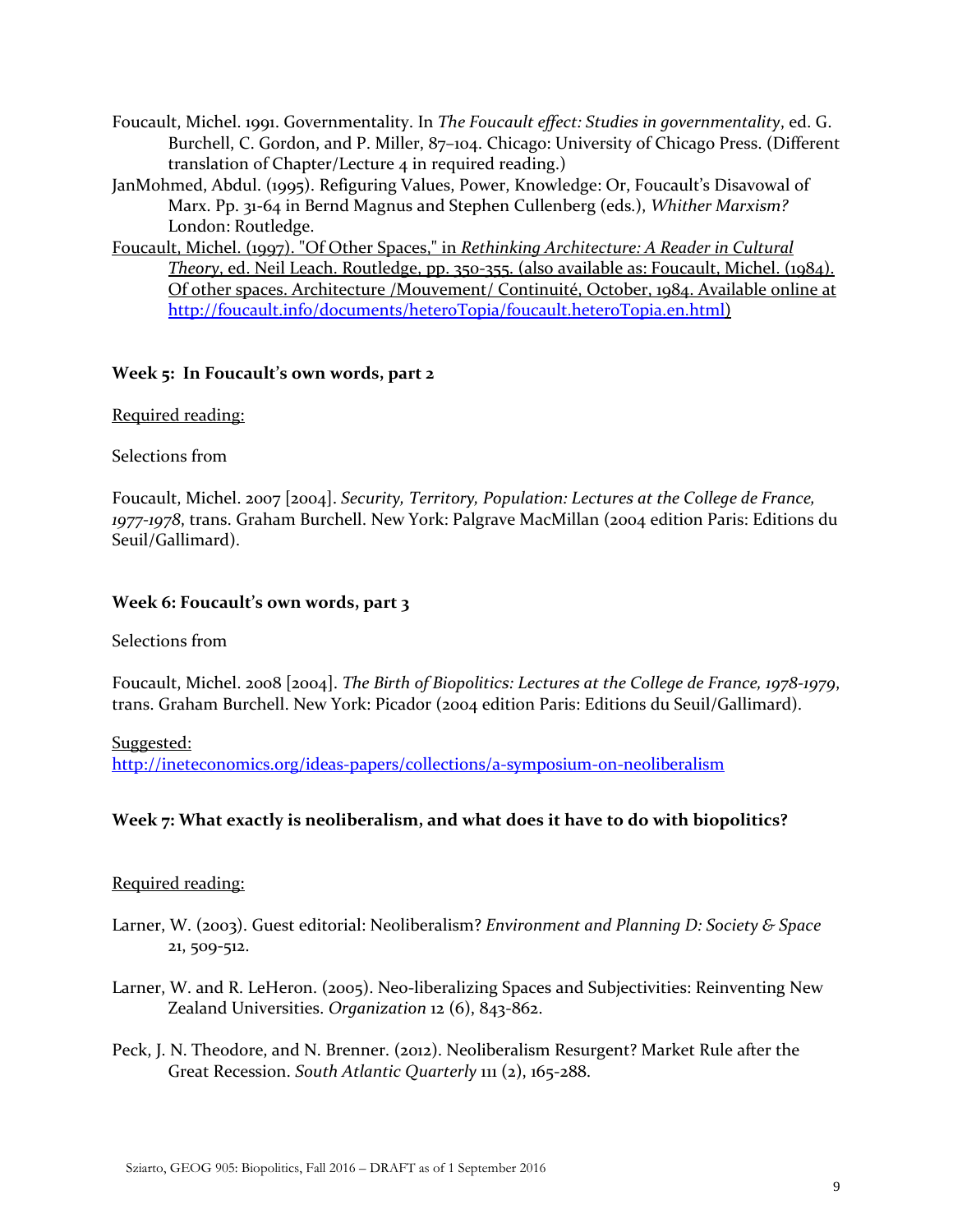Barnett, C., N. Clarke, P. Cloke & A. Malpass. (2008). The Elusive Subjects of Neo-liberalism: Beyond the analytics of governmentality. *Cultural Studies* 22 (5), 622-653.

# Suggested:

Peck, J. and Tickell, A. (2002) Neoliberalizing Space. *Antipode* 34(3): 380-404. Barnett, C. (2005). The consolations of neoliberalism. *Geoforum* 36, 7-12.

- Soederberg, S. (2012). The Mexican Debtfare State: Dispossession, Micro-Lending, and the Surplus Population. *Globalizations*, *9*(4), 561-575.
- Joronen, M. (2013). Conceptualising New Modes of State Governmentality: Power, Violence and the Ontological Mono-politics of Neoliberalism. *Geopolitics*, 18(2), 356-370.
- Venugopal, R. (2015). Neoliberalism as concept, *Economy and Society*,44:2, 165-187.
- Larner, W. (2000) 'Neo-Liberalism: Policy, Ideology, Governmentality', *Studies in Political Economy* 63: 5-26.
- Larner, W. and Le Heron, R. (2002b) 'From Economic Globalisation to Globalising Economic Processes: Towards Post-Structural Political Economies', *Geoforum* 33(4): 415-19.
- Larner, W. and Le Heron, R. (2003) 'Neoliberalising Universities?: Spaces of Policy, Practice and Performance', *New Zealand Journal of Sociology* 18(2): 102-14.
- Ginn, F. (2014). "Being like a researcher": supervising Masters dissertations in a neoliberalizing university. *Journal Of Geography In Higher Education*, *38*(1), 106-118.
- Larner, W. and Le Heron, R. (2004) 'Governmentality, Geography and Globalising Processes: The Role of Calculative Practices', in W. Larner and W. Walters (eds) *Global Governmentality*. London: Routledge.

Brown, Wendy. 2003. "Neo-liberalism and the end of liberal democracy." *Theory & Event* 7 (1).

# **Week 8: What's urban about biopolitics?**

# Required reading:

- Legg, Stephen , (2006) 'Governmentality, congestion and calculation in colonial Delhi', *Social & Cultural Geography* 7 (5), 709 – 729.
- Rutland, T. (2015). Enjoyable life: Planning, amenity and the contested terrain of urban biopolitics. *Environment and Planning D: Society & Space* 33 (5), 850-868.
- Rossi, U. (2013). On Life as a Fictitious Commodity: Cities and the Biopolitics of Late Neoliberalism. *International Journal of Urban and Regional Research* 37 (3), 1067–74.
- Zeiderman, A. (2013). Living dangerously: Biopolitics and urban citizenship in Bogotá, Colombia, *American Ethnologist* 40 (1), 71-87.

# Suggested:

- Sheppard, E., H. Leitner, and A. Maringanti. (2013). Provincializing Global Urbanism: A Manifesto, *Urban Geography* 34 (7), 1-8.
- Garmany, J. (2009). The embodied state: governmentality in a Brazilian favela. *Social & Cultural Geography*, *10*(7), 721-739.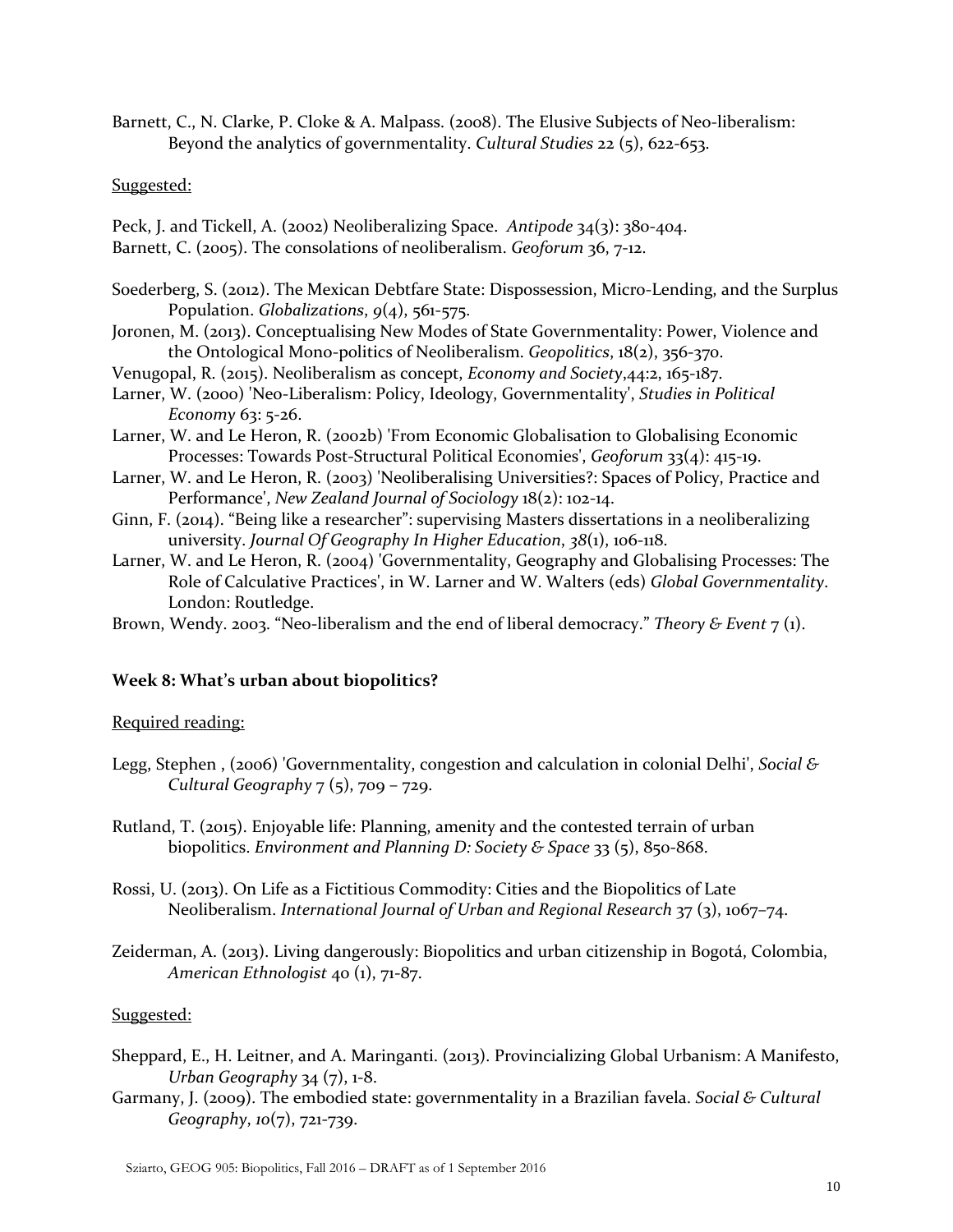- Hinchliffe, S., M.B. Kearnes, M. Degen, and S. Whatmore. (2005). Urban wild things: a cosmopolitical experiment. *Environment and Planning D: Society & Space* 23, 643-658.
- Kraftl, P. (2014). Liveability and urban architectures: mol(ecul)ar biopower and the 'becoming lively' of sustainable communities. *Environment and Planning D: Society & Space* 32, 274 – 292.
- MacIntyre, M. and H. J. Nast. (2011). Bio(necro)polis: Marx, Surplus Populations, and the Spatial Dialectics of Reproduction and "Race." *Antipode* 43 (5), 1465–1488.
- Tyner, J. A., S. Henkin, S. Sirik, and S. Kinsroy. (2014). Phnom Penh during the Cambodian genocide: a case of selective urbicide. *Environment and Planning A* 46, 873 – 1891.
- Huxley, M. (2006). 'Spatial rationalities: order, environment, evolution and government', *Social & Cultural Geography*, 7 (5), 771 – 787.
- Brown, M. & L. Knopp. (2006). Places or polygons? *Population, Space, and Place*, 12, 223-242.
- Legg, S. (2007). *Spaces of Colonialism: Delhi's Urban Governmentalities*. Oxford: Blackwell.
- Nast, H. J. (2011). "Race" and the Bio(necro)polis. *Antipode* 43(5), 1457–1464.
- Cross. N. (2010). *Luther*. BBC, 4 & 11 May 2010. (First two episodes of crime/police drama; look for the state, debates over sovereign power, gender & power, the role of knowledge/science, the city, race…)

### **Week 9: Necropolitics**

Required reading:

Mbembe, A. (2003). Necropolitics. *Public Culture* 15(1): 11–40.

- Alves, J. A. (2014). From Necropolis to Blackpolis: Necropolitical Governance and Black Spatial Praxis in São Paulo, Brazil. *Antipode* 46 (2), 323-339.
- McIntyre, M. and Nast H (2011) Bio(necro)polis: Marx, surplus populations, and the spatial dialectics of reproduction and 'race'. *Antipode* 43(5): 1465–1488.
- Tyner, J. (2015). Population geography II: Mortality, premature death, and the ordering of life. *Progress in Human Geography* 39 (3), 360-373.

# Suggested:

Braidotti, R. (2007). Bio-power and Necro-politics. Published as 'Biomacht und nekro-Politik. Uberlegungen zu einer Ethik der Nachhaltigkeit', in: Springerin, Hefte fur Gegenwartskunst, Band XIII Heft 2, Fruhjahr 2007, pp 18-23.

### **Week 10: Are current biopolitical regimes built on racism?**

### Required reading:

Werner, M. (2011). Coloniality and the Contours of Global Production in the Dominican Republic and Haiti. *Antipode* 43 (5), 1573–1597.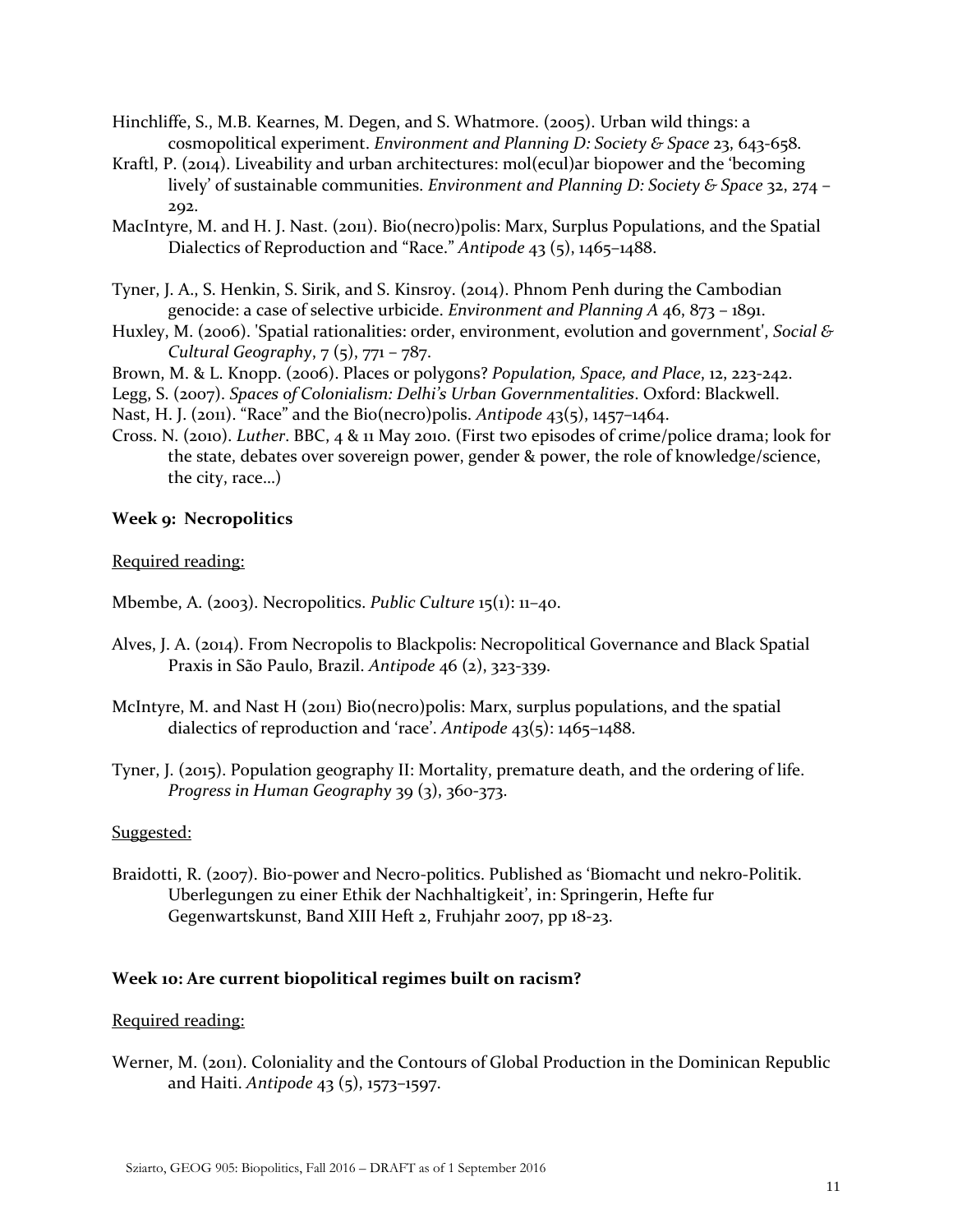- Venn, C. (2009). Neoliberal Political Economy, Biopolitics and Colonialism: A Transcolonial Genealogy of Inequality. *Theory, Culture & Society* 26(6), 206–233.
- Morgensen, S. L. (2011) The Biopolitics of Settler Colonialism: Right Here, Right Now. *Settler Colonial Studies* 1 (1), 52-76.
- Guthman, J. (2012). Doing Justice to Bodies? Reflections on Food Justice, Race, and Biology. *Antipode* 46 (5), 1153–1171.

# Suggested:

- Wilson, Bobby M. (1992). Structural Imperatives behind Racial change in Birmingham, Alabama. *Antipode* 24 (3), 171-202.
- Amin, A. (2010). The Remainders of Race. *Theory, Culture & Society* 27(1): 1–23.
- Duncan, J. (2008). *In the Shadows of the Tropics: Climate, Race and Biopower in Nineteenth Century Ceylon*. Farnham: Ashgate.
- Roberts, D. J. and M. Mahtani. (2010). Neoliberalizing Race, Racing Neoliberalism: Placing "Race" in Neoliberal Discourses. *Antipode* 42 (2), 248–257.
- Rasmussen, K. S. (2011). Foucault's Genealogy of Racism. *Theory, Culture & Society* 28(5), 34-51.

# **TBD weeks 11 and 13-15:**

The readings for rest of the semester are yet to be determined. I have grouped a mass of relevant readings by theme. We will need to decide the rest of our readings; these sets grouped by theme are meant to be resources. We can choose from these, choose some of these and change them a bit, or look for other things to add or substitute. Let's discuss... See "Thematic sets of readings" on p. 15 of this syllabus draft.

**Week 11: TBD**

# **\*\*\*Sunday, November 20: DRAFT of paper due to the appropriate Dropbox folder.**

# **Week 12: Peer reviewing of papers**

Required reading: your peers' draft papers, as assigned.

**Week 13: TBD**

**Week 14: TBD**

**Week 15: TBD**

# **Week 16: Final paper due.**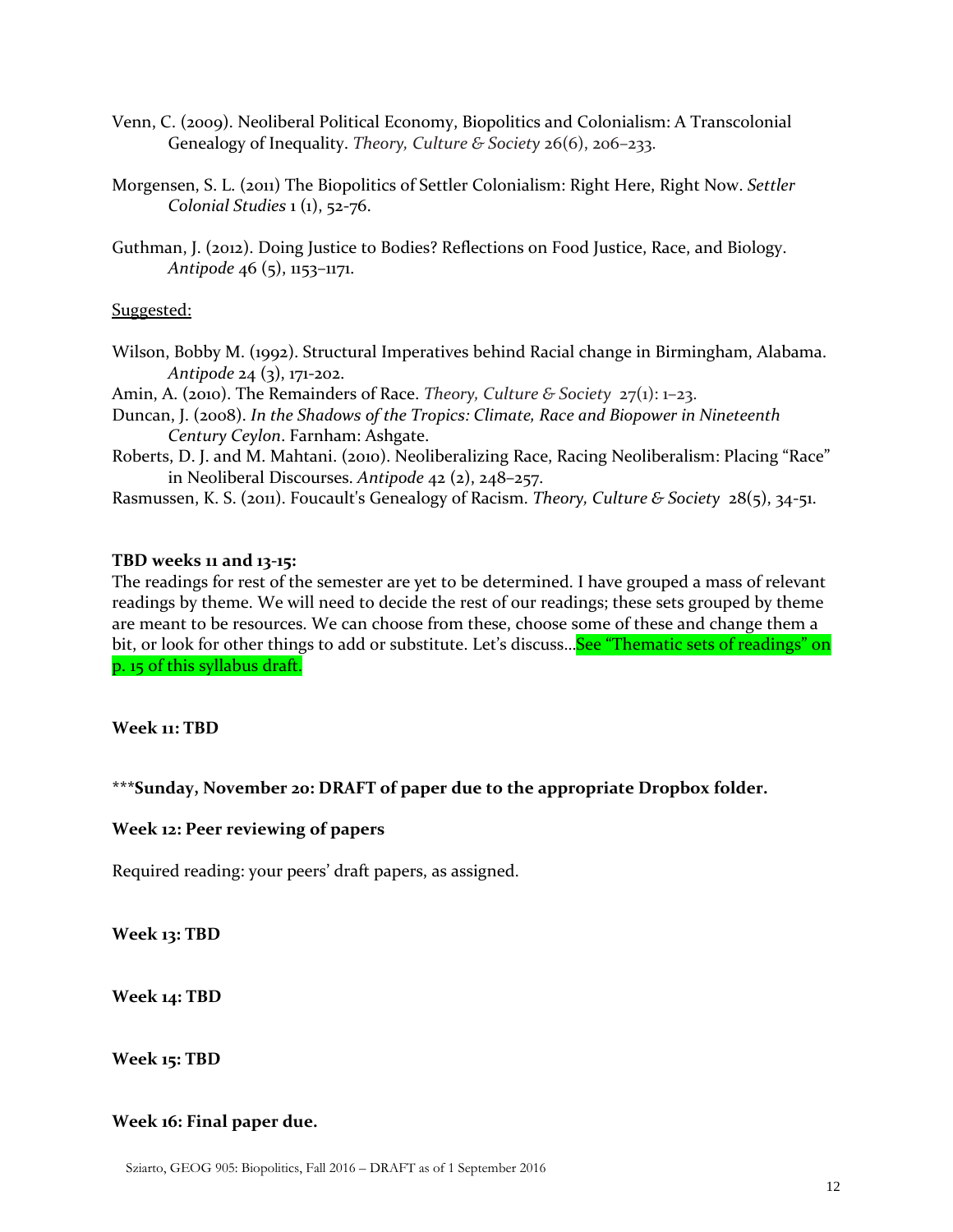# **Thematic sets of readings (and a couple of films/tv shows) to choose from:**

### **Theme A: Against Foucault?**

Zamora, D. (2014). Can we criticize Foucault? Jacobin, 10 December 2014. Available online at [https://www.jacobinmag.com/2014/12/foucault-interview/.](https://www.jacobinmag.com/2014/12/foucault-interview/)

Gordon, C. (2016. Foucault, neoliberalism etc. (response to Zamora). Foucault News. Online at [https://foucaultnews.files.wordpress.com/2015/01/colin-gordon-2015.pdf.](https://foucaultnews.files.wordpress.com/2015/01/colin-gordon-2015.pdf) 

Caillat, F. (2014). *Foucault Against Himself*. New York: Icarus Films. Information at [http://icarusfilms.com/new2014/fou.html.](http://icarusfilms.com/new2014/fou.html) 

### **Theme B: Borders, migration, refugees**

# **Required?**

- Topak, Ö. E. (2014). The biopolitical border in practice: surveillance and death at the Greece–Turkey borderzones. *Environment and Planning D: Society and Space* 32, 15 – 833.
- Estévez, A. (2013). The Biopolitics of Asylum Law in Texas: The Case of Mexicans Fleeing Drug Violence in Juárez. *Norteamérica: Revista Académica Del CISAN-UNAM*, *8*55-81.
- Sanyal, R. (2014). Urbanizing Refuge: Interrogating Spaces of Displacement. *International Journal of Urban and Regional Research* 38 (2), 558-572.
- Fassin, D. and E. D'Halluin. (2005). The Truth from the Body: Medical Certificates as Ultimate Evidence for Asylum Seekers. *American Anthropologist* 107 (4), 597-608.
- And for background on the 1951 Geneva Convention on Refugees: [http://www.unhcr.org/1951-refugee](http://www.unhcr.org/1951-refugee-convention.html)[convention.html,](http://www.unhcr.org/1951-refugee-convention.html) and for a good overview, [http://www.unhcr.org/about](http://www.unhcr.org/about-us/background/4ec262df9/1951-convention-relating-status-refugees-its-1967-protocol.html)[us/background/4ec262df9/1951-convention-relating-status-refugees-its-1967-protocol.html](http://www.unhcr.org/about-us/background/4ec262df9/1951-convention-relating-status-refugees-its-1967-protocol.html)

#### **Suggested?**

- Darling, J. (2014). Asylum and the Post-Political: Domopolitics, Depoliticisation and Acts of Citizenship. *Antipode* 46 (1), 72–91.
- Darling, J. (2011). Domopolitics, governmentality and the regulation of asylum accommodation. *Political Geography* 30, 263-271.
- Parsons, M. and N. B. Salter. (2008). Israeli Biopolitics: Closure, Territorialisation and Governmentality in the Occupied Palestinian Territories. *Geopolitics* 13, 701–723.
- Zannettino, L. (2012) From Auschwitz to mandatory detention: biopolitics, race, and human rights in the Australian refugee camp. *The International Journal of Human Rights*, 16:7, 1094-1119
- Sparke, M. (2006). A neoliberal nexus: Economy, security and the biopolitics of citizenship on the border. *Political Geography* 25, 151-180.
- Mignolo, W. D. (2011). Geopolitics of sensing and knowing: on (de)coloniality, border thinking and epistemic disobedience. *Postcolonial Studies*, *14*(3), 273-283.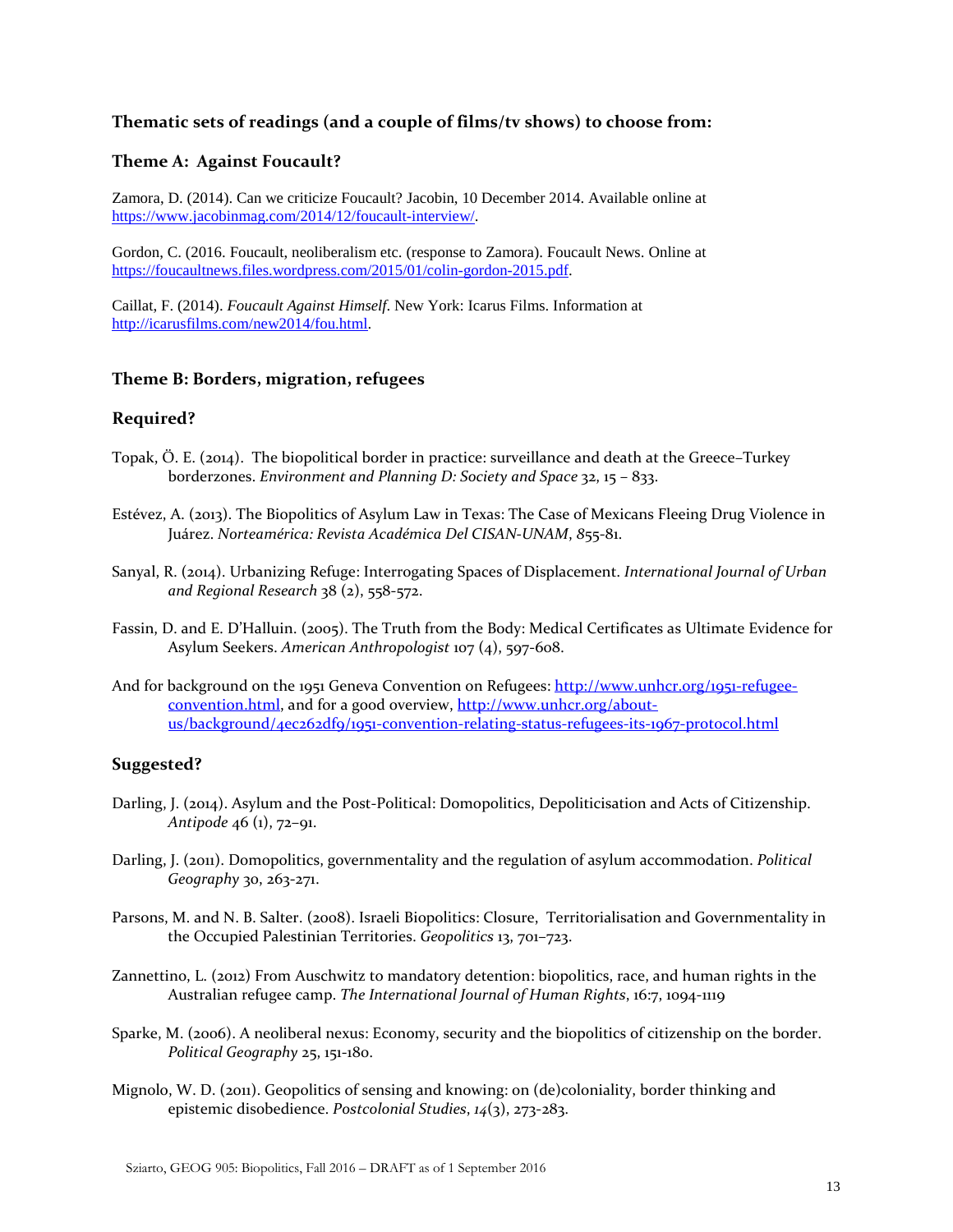- Parsons, N., & Salter, M. B. (2008). Israeli Biopolitics: Closure, Territorialisation and Governmentality in the Occupied Palestinian Territories. *Geopolitics*, *13*(4), 701-723.
- Carney, M. (2013). Border Meals: Detention Center Feeding Practices, Migrant Subjectivity, and Questions on Trauma. *Gastronomica: The Journal of Critical Food Studies*, 13 (4), 32-46.

# **Theme E: Epigenetics & eugenics**

#### **Required?**

- Roberts, D. (2011). Collateral Consequences, Genetic Surveillance, and the New Biopolitics of Race. *Howard Law Review* 54, 567-586.
- Mansfield, B. (2012). Race and the new epigenetic biopolitics of environmental health. *BioSocieties* 7, 352- 372.
- Guthman, J. and B. Mansfield. (2013). The implications of environmental epigenetics: A new direction for geographic inquiry on health, space, and nature-society relations. *Progress in Human Geography* 37  $(4)$ , 486-504.
- Morse, S. (2008). The geography of tyranny and despair: Development indicators and the hypothesis of genetic inevitability of national inequality. *The Geographical Journal* 174 (3), 195-206.

# **Theme F: Food and biopolitics**

### **Required?**

- Kurtz, H. E. (2015) Scaling Food Sovereignty: Biopolitics and the Struggle for Local Control of Farm Food in Rural Maine, *Annals of the Association of American Geographers*, 105:4, 859-873.
- Mansfield, B. (2012). Environmental Health as Biosecurity: "Seafood Choices," Risk, and the Pregnant Woman as Threshold. *Annals of the Association of American Geographers*, 102(5), 969–976.
- Guthman, J. (2009). Teaching the Politics of Obesity: Insights into Neoliberal Embodiment and Contemporary Biopolitics. *Antipode* 41 (5), 1110-1133.
- Heynen, N. (2010). Cooking up Non-violent Civil-disobedient Direct Action for the Hungry: 'Food Not Bombs' and the Resurgence of Radical Democracy in the US. *Urban Studies* 47(6) 1225–1240.

#### **Suggested?**

- Hayes-Conroy, A. and J. Hayes-Conroy. (2008). Taking back taste: feminism, food, and visceral politics. Gender, Place & Culture 15 (5), 461-473.
- Sorenson, J. (2013). Food fight: Sharing meals and confronting biopolitics in the disciplinary city. Dissertation completed at UW-Milwaukee; available through UWM Libraries.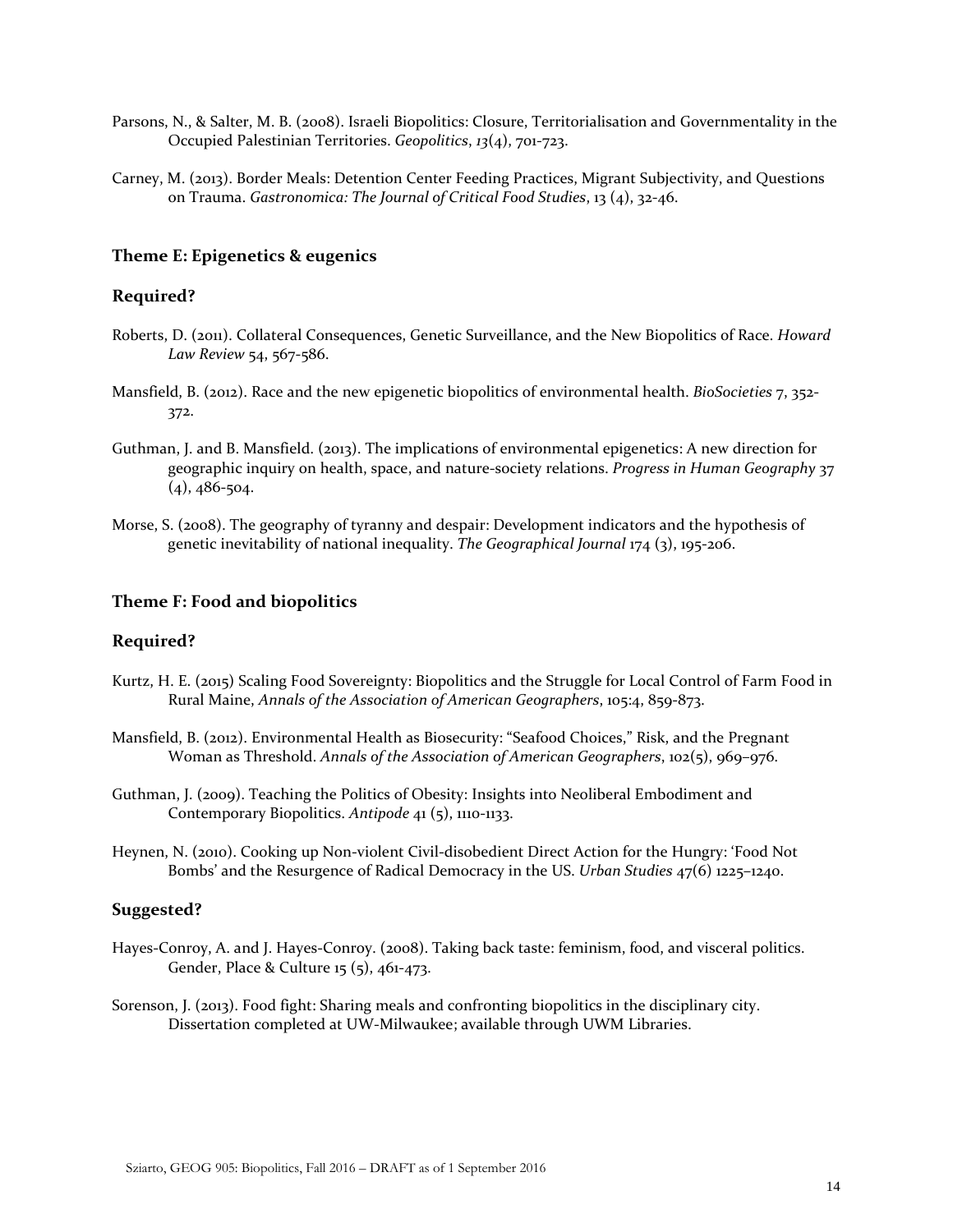### **Theme G: Governmentality**

Gordon, C. (2015). Governmentality studies observed. Interview with Colin Gordon by Aldo Avellaneda and Guillermo Vega. Foucault News, September 2015. Online at <https://foucaultnews.files.wordpress.com/2015/12/colin-gordon-12-15.pdf>

Blau, A. (2015) When Foucault says fouc-all: Part 1. Online a[t https://adrianblau.wordpress.com/2013/06/07/when](https://adrianblau.wordpress.com/2013/06/07/when-foucault-says-eff-all-part-1/)[foucault-says-eff-all-part-1/](https://adrianblau.wordpress.com/2013/06/07/when-foucault-says-eff-all-part-1/)

Blau, A. (2015). When Foucault says fouc-all: Part 2. Online at [https://adrianblau.wordpress.com/2013/06/11/when](https://adrianblau.wordpress.com/2013/06/11/when-foucault-says-eff-all-part-2/)[foucault-says-eff-all-part-2/.](https://adrianblau.wordpress.com/2013/06/11/when-foucault-says-eff-all-part-2/)

### **Theme H: Health & public health**

### **Required?**

- Brown M, Knopp L, 2010, "Between anatamo- and bio-politics: Geographies of sexual health in wartime Seattle" *Political Geography* 29(7) 392-403.
- Keil, R. and H. Ali. (2007). Governing the Sick City: Urban Governance in the Age of Emerging Infectious Disease. *Antipode* 39 (5), 846-873.
- Decoteau, C. L. (2013). Ancestors and Antiretrovirals: The Biopolitics of HIV/AIDS in Post-Apartheid South Africa. Chicago: University of Chicago Press. Chapter 1, pp.
- Comaroff, J. (2007). Beyond Bare Life: AIDS, (Bio)Politics, and the Neoliberal Order, *Public Culture* 19(1): 197-219.

# **Suggested?**

Brown, M. and L. Knopp. (2014). The Birth of the Gay Clinic. *Health & Place* 28, 99–108.

- Evans, B. and R. Colls. 2009. Measuring Fatness, Governing Bodies: The Spatialities of the Body Mass Index (BMI) in Anti-Obesity Politics. *Antipode* 41 (5), 1051–1083.
- Evered, Emine Ö. & Kyle T. Evered (2013) 'Protecting the national body': regulating the practice and the place of prostitution in early republican Turkey, *Gender, Place & Culture: A Journal of Feminist Geography* 20 (7), 839-857.

#### **Theme M: Methodologies for biopolitical approaches**

#### **Required?**

- Larner, W. and Le Heron, R. (2002a) The Spaces and Subjects of a Globalising Economy: A Situated Exploration of Method', *Environment and Planning D: Society and Space* 20(6): 753-74.
- Buller, H. (2015). Animal geographies II: Methods. *Progress in Human Geography*, *39*(3), 374-384.
- Ettlinger, N. (2011). Governmentality as epistemology. *Annals of the Association of American Geographers*  $101(3)$ , 537–560.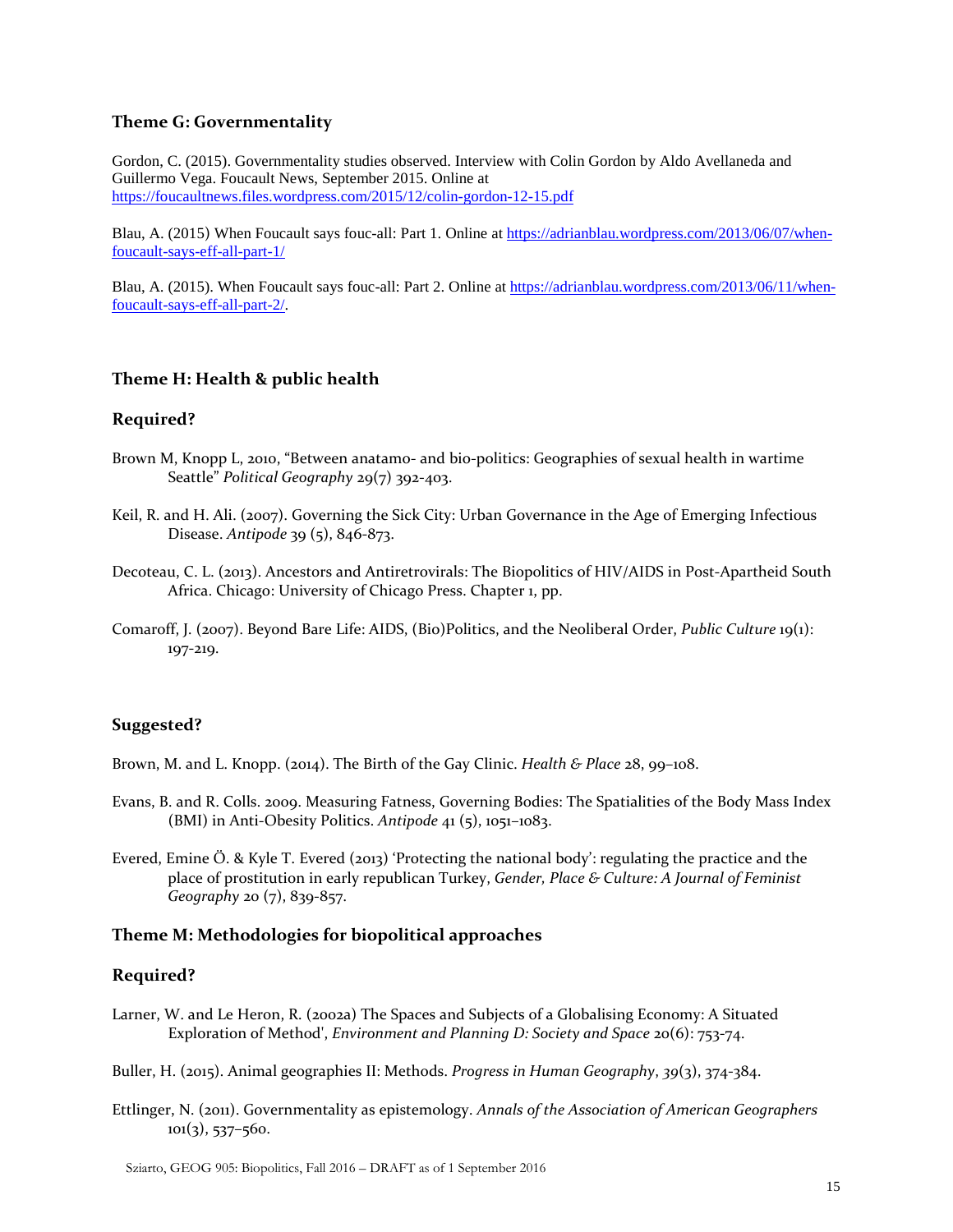Francombe-Webb, J., Rich, E. and De Pian, L., 2014. I move like you... But different: Biopolitics and embodied methodologies. *Cultural Studies Critical Methodologies*, 14 (5), 471-482.

#### **Suggested?**

- Fairbanks, R. P. (2012). On Theory and Method: Critical Ethnographic Approaches to Urban Regulatory Restructuring, *Urban Geography*, 33:4, 545-565.
- Hanna, P., K. Johnson, P. Stenner, and M. Adams. (2015). Foucault, sustainable tourism, and relationships with the environment (human and nonhuman). *GeoJournal* 80:301–314.
- Shiner, L. (1982). Reading Foucault: Anti-Method and the Genealogy of Power-Knowledge. *History and Theory* 21 (3), 382-398.

#### **Theme P: Population, neomalthusianism**

#### **Required?**

Legg, S. (2005). Foucault's Population Geographies. *Population, Space and Place*, 11, 137-156.

Tyner. J. (2013). Population Geography I: Surplus populations. *Progress in Human Geography* 37 (5), 701-711.

Curtis, B. (2002). Foucault on governmentality and population: the impossible discovery. *The Canadian Journal of Sociology* 27(4), pp. 505–533.

Plus choose one from "suggested" articles below –

#### **Suggested?**

- Tyner, J. (2015). Population geography II: Mortality, premature death, and the ordering of life. *Progress in Human Geography* 39(3) 360–373.
- Tyner, J. (2016). Population geography III: Precarity, dead peasants, and truncated life. *Progress in Human Geography* 40 (2), 275-289.
- Deutscher, P. (2012). Foucault's History of Sexuality, Volume I: Re-reading its Reproduction. *Theory, Culture & Society* 29(1), 119-137.
- MacIntyre, M. (2011). Race, Surplus Population and the Marxist Theory of Imperialism. *Antipode* 43 (5), 1489–1515.
- Philo, C. (2001). Accumulating Populations: Bodies, Institutions, and Space. *International Journal of Population Geography* 7, 473-490.
- Philo, C. (2005). Sex, Life, Death, Geography: Fragmentary remarks inspired by 'Foucault's Population Geographies.' *Population, Space and Place* 11, 325-333.
- Srinivasan, K. (2014).Caring for the collective: biopower and agential subjectification in wildlife conservation. *Environment and Planning D: Society and Space* 32, 501 – 517.
- Tellman, U. (2013). Catastrophic Populations and the Fear of the Future: Malthus and the Genealogy of Liberal Economy. *Theory, Culture & Society* 30(2), 135–155.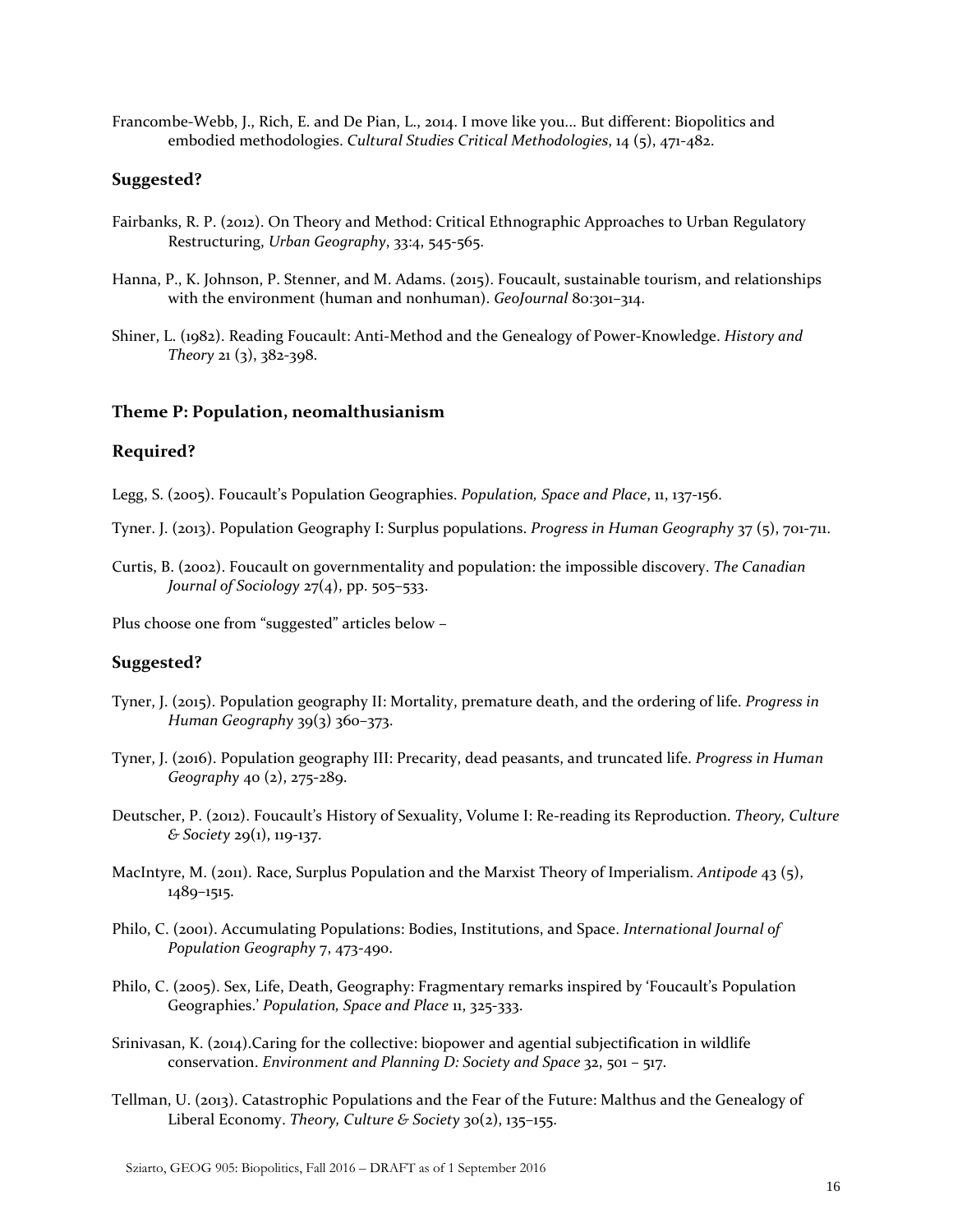#### **Theme Q: Sexualities**

#### **Required?**

Repo, J. (2013). The Life Function: The Biopolitics of Sexuality and Race Revisited. *Theory & Event* 16 (3).

- Deutscher, P. (2012). Foucault's History of Sexuality, Volume I: Re-reading its Reproduction. *Theory, Culture & Society* 29(1), 119-137.
- Morgensen, S. L. (2011). *[The Biopolitics of Settler Sexuality and Queer Modernities](http://site.ebrary.com.ezproxy.lib.uwm.edu/lib/uowi/reader.action?docID=10531205&ppg=47)*. Chapter 1 in *Spaces between Us : Queer Settler Colonialism and Indigenous Decolonization*. Minneapolis. University of Minnesota Press. Available through UWM Libraries as an online e-book.
- Puar, J. K. (2015). Bodies with New Organs: Becoming Trans, Becoming Disabled. *Social Text* 124, 33 (3), 45- 73.

### **Suggested?**

Brown, M. and L. Knopp. (2014). The Birth of the Gay Clinic. *Health & Place* 28, 99–108.

- Brown M, Knopp L, 2010, "Between anatamo- and bio-politics: Geographies of sexual health in wartime Seattle" *Political Geography* 29(7) 392-403.
- Petersen, M. N. and L. Myong. (2015). (Un)liveabilities: Homonationalism and transnational adoption. *Sexualities* 18(3), 329–345.
- Philo, C. (2005). Sex, Life, Death, Geography: Fragmentary remarks inspired by 'Foucault's Population Geographies.' *Population, Space and Place* 11, 325-333.
- Puar, J. K. (2008). 'The Turban is not a Hat': Queer Diaspora and other Practices of Profiling. *Sikh Formations* 4 (1), 47–91.
- Puar, J. K. (2007). *Terrorist Assemblages: Homonationalism in Queer Times*. Durham, NC: Duke University Press.
- Puar, J.K. and A. S. Rai. (2004). The Remaking of a Model Minority: Perverse projectiles under the specter of (counter)terrorism. *Social Text* 80, 22 (3), 75-104.
- Oswin, N. (2010). Sexual tensions in modernizing Singapore: the postcolonial and the intimate. *Environment and Planning D: Society and Space* 28, 128-141.

#### **Theme S: Security and surveillance**

#### **Required?**

- Martin, Lauren L. (2010). Bombs, bodies, and biopolitics: securitizing the subject at the airport security checkpoint. *Social & Cultural Geography*, 11 (1), 17-34.
- Crampton, J. W. (2007). The Biopolitical Justification for Geosurveillance. *Geographical Review*, 97 (3), 389- 403.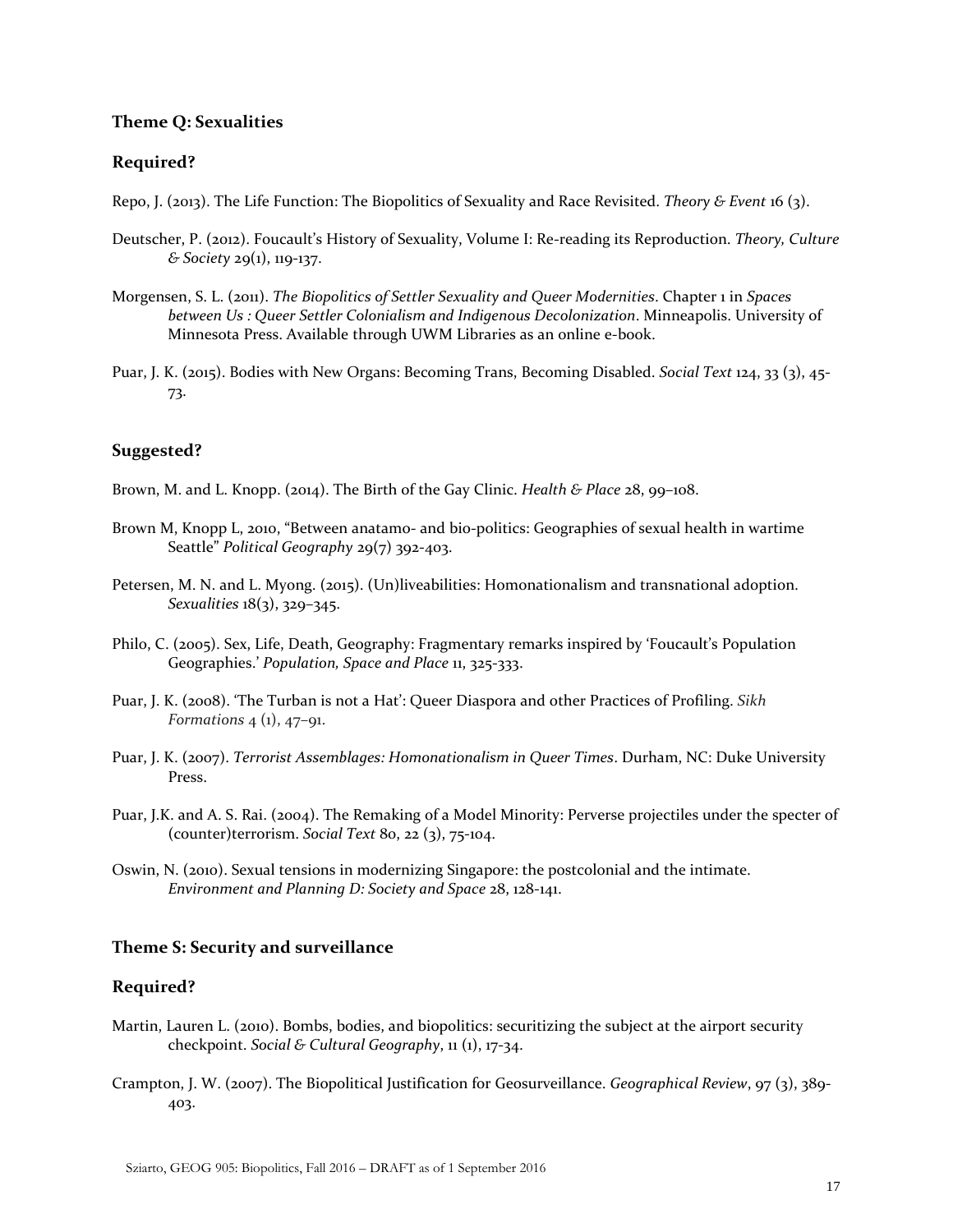- Dillon, M. and L. Lobo-Guerrero. (2008). Biopolitics of security in the 21st century: an Introduction. *Review of International Studies* 34, 265–292.
- Hinchliffe, S. J. Allen, S. Lavau, N. Bingham, and S. Carter. (2013). Biosecurity and the topologies of infected life: from borderlines to borderlands. *Transactions of the Institute of British Geographers* 38, 531– 543.

# **Suggested?**

- Dillon, M. (2007). Governing through contingency: The security of biopolitical governance. *Political Geography* 26, 41-47.
- Philo, C. (2014). Guest editorial: State security and the 'hostile acres'. *Environment and Planning D: Society and Space* 32, 753 – 761.
- Hannah, M. (2014). Spaces of benevolent abandonment: the German Air Security decision of 2006. *Environment and Planning D: Society and Space* 32, 779 – 794.
- Currah, Paisley Currah and Tara Mulqueen. (2011). Securitizing Gender: Identity, Biometrics, and Transgender Bodies at the Airport. *Social Research* 78 (2).
- Owens, P. (2012). Human security and the rise of the social. *Review of International Studies* 38, 547–567.
- Ingraham, A. (2008). Domopolitics and disease: HIV/AIDS, immigration, and asylum in the UK. *Environment and Planning D: Society and Space* 26, 875-894
- Fluri, J. L. (2014). States of (in)security: corporeal geographies and the elsewhere war. *Environment and Planning D: Society and Space* 32, 795 – 814.
- Pain, R. (2009). Globalized fear? Towards an emotional geopolitics. *Progress in Human Geography* 33, 466- 486.
- Dillon, M. (2011). Specters of Biopolitics: Finitude, *Eschaton*, and *Katechon. South Atlantic Quarterly* 110 (3), 780-792.

#### **Theme T: Totalitarian or fascist biopower**

#### **Required??**

- Dickinson, E.R. (2004). Biopolitics, fascism, democracy: some reflections on our discourse about "modernity". *Central European History* 37(1), pp. 1-48.
- Sylvester, C. (2006). Bare life as a development/postcolonial Problematic. *The Geographical Journal* 172 (1), 66–77.
- Patel, R. and P. McMichael. (2004). Third Worldism and the lineages of global fascism: the regrouping of the global South in the neoliberal era. *Third World Quarterly* 25 (1), 231-254.

### **Suggested?**

Ziarek, E. P. (2011). Bare Life on Strike: Notes on the Biopolitics of Race and Gender. *South Atlantic Quarterly* 107 (1), 89-105.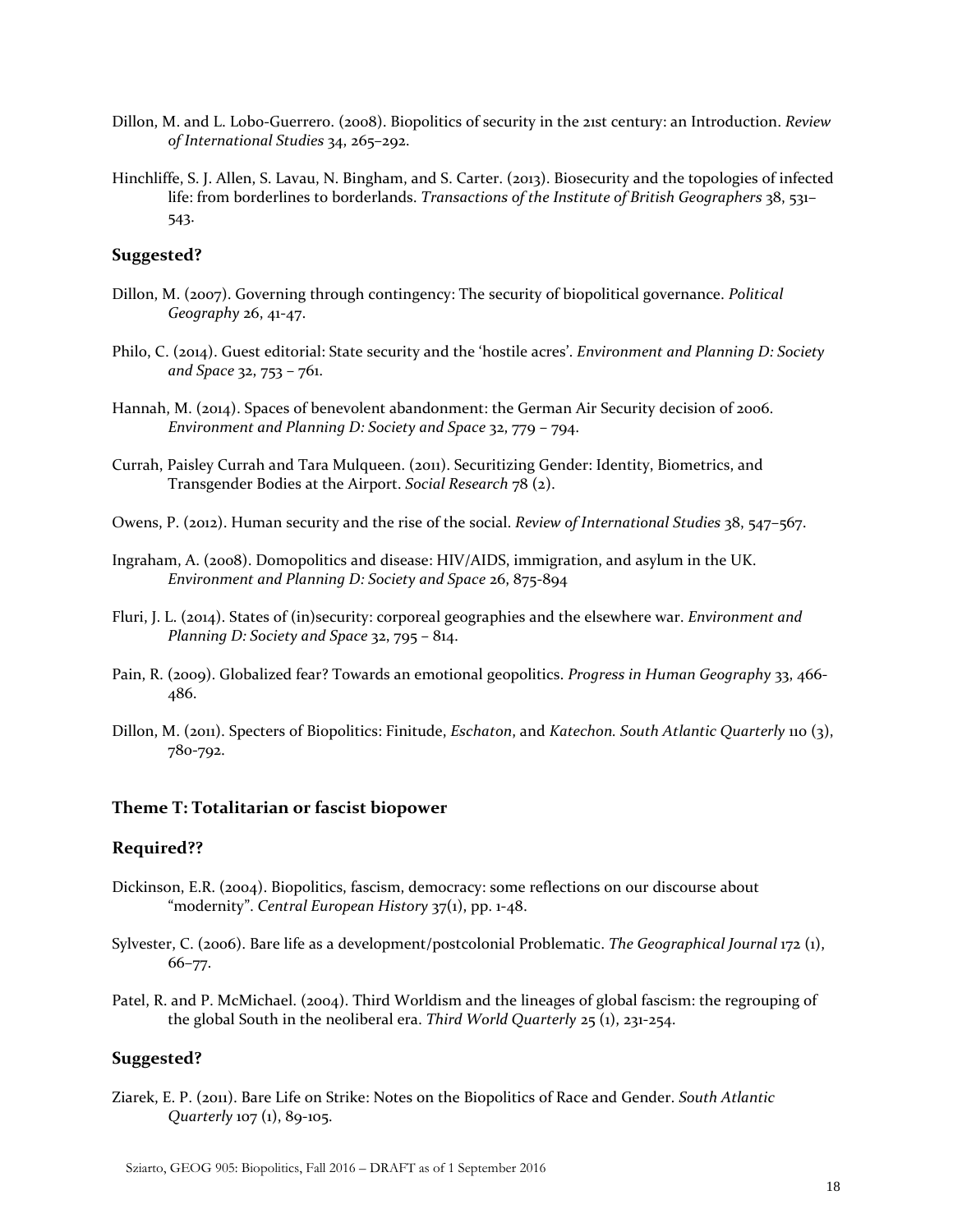- Cayuela Sanchez, S. (2011). Biopolítica, Nazismo, Franquismo: Una Aproximación Comparativa/Biopolitics, Nazism, Francoism: A Comparative Approach. *ÉNDOXA: Series Filosóficas,* 28 257-286.
- Esposito, R. and T. Campbell. (2008). Totalitarianism or Biopolitics? Concerning a Philosophical Interpretation of the Twentieth Century. *Critical Inquiry* 34 (4), 633-644.

# **Theme V: Violence and terror**

### **Required?**

- Watts, M. (2001). Violent Geographies. speaking the unspeakable and the politics of space. *City & Society* 13  $(1), 85-117.$
- Gregory, D. (2008). The biopolitics of Baghdad: Counterinsurgency and the counter-city. *Human Geography*  $1 (1)$ , np.
- Penny, J. (2010). Insecure spaces, precarious geographies: Biopolitics, security, and the production of space in Jerusalem and beyond. Working Paper #141, Development Planning Unit, University College London. Available online at [https://www.bartlett.ucl.ac.uk/dpu/publications/dpu/latest/publications/dpu-working](https://www.bartlett.ucl.ac.uk/dpu/publications/dpu/latest/publications/dpu-working-papers/WP141_Joe_Penny_Internet_copy.pdf)papers/WP<sub>141</sub> Joe Penny Internet copy.pdf

http://www.hannaharendt.net/index.php/han/article/view/69/102

#### **Suggested:**

Hannah, M. (2006). Torture and the Ticking Bomb: The War on Terrorism as a Geographical Imagination of Power/Knowledge. *Annals of the Association of American Geographers* 96(3), 622–640.

#### **Theme W: Politics of reproduction & reproductive health**

#### **Required?**

- Roberts, D. (2009). Race, Gender, and Genetic Technologies: A New Reproductive Dystopia? *Signs* 34 (4), 783-804.
- Schur, C. (2016). From biopolitics to bioeconomies: The ART of (re-)producing white futures in Mexico's surrogacy market. *Environment and Planning D: Society & Space*, forthcoming.
- Smith, A. M. (2009). Reproductive Technology, Family Law, and the Postwelfare State: The California Same-Sex Parents' Rights "Victories" of 2005. *Signs* 34 (4), 827-850.
- Sziarto, K. M. (2016). Race-biopolitics and resistance in the infant mortality reduction campaign in Milwaukee, WI. *Environment and Planning D: Society & Space*, forthcoming.

# **Suggested?**

Fannin, M. (2013) The burden of choosing wisely: biopolitics at the beginning of life. *Gender, Place & Culture: A Journal of Feminist Geography* 20 (3), 273-289.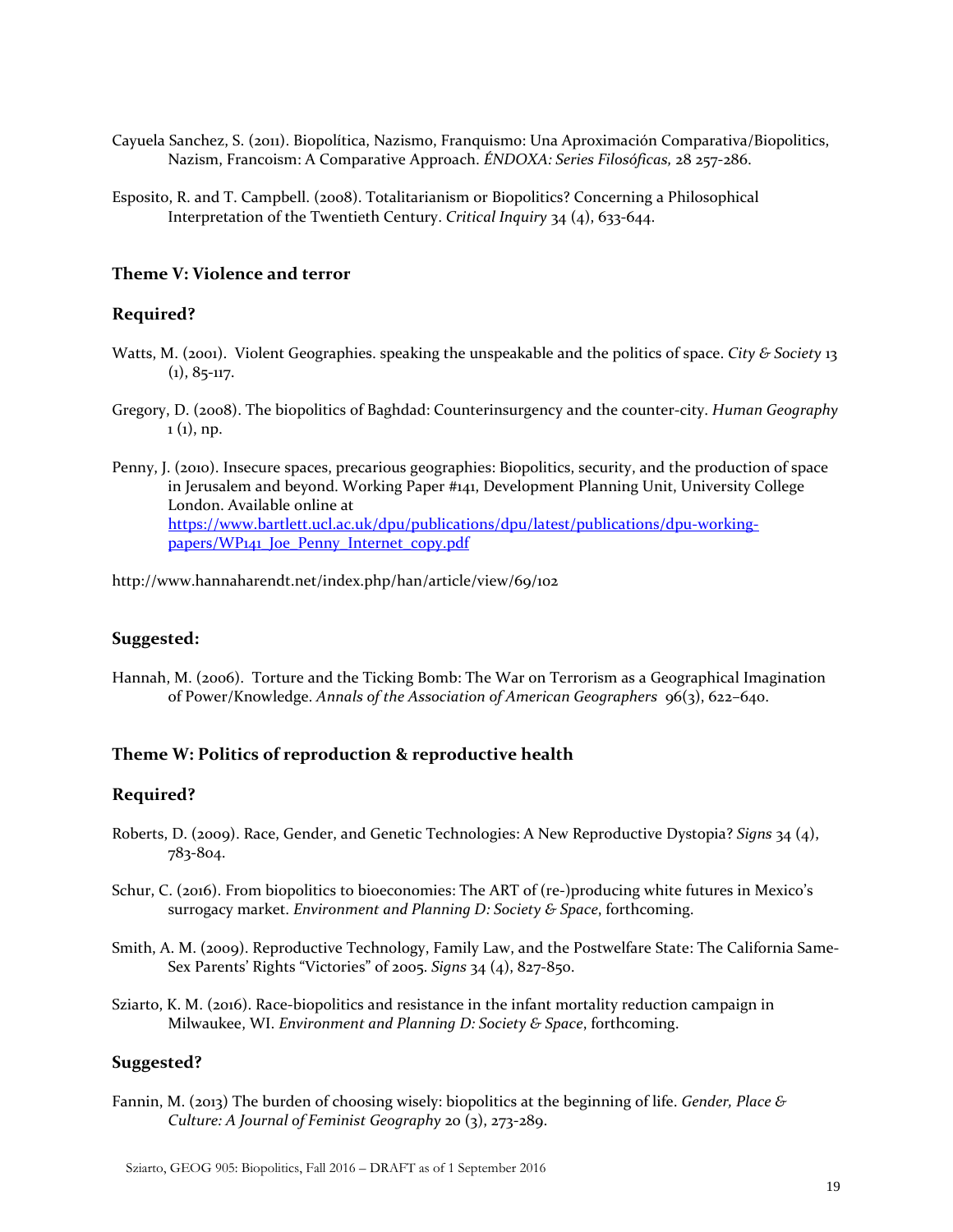- Hayter, M. (2006). Productive power and the 'practices of the self' in contraceptive counselling. *Nursing Inquiry* 13 (1), 33–43.
- Ruddick, S. (2007). At the Horizons of the Subject: Neo-liberalism, neo-conservatism and the rights of the child Part One: From 'knowing' fetus to 'confused' child. *Gender, Place and Culture* 14 (5), 513–526.
- Ruddick S, 2007, "At the Horizons of the Subject: Neo-liberalism, neo-conservativism, and the rights of the child. Part Two: Parent, Caregiver, State" *Gender, Place and Culture* 14(6) 627-640.
- Ziarek, E. P. (2011). Bare Life on Strike: Notes on the Biopolitics of Race and Gender. *South Atlantic Quarterly* 107 (1), 89-105.
- Moore, F. (2013). Governmentality and the maternal body: infant mortality in early twentieth-century Lancashire. *Journal of Historical Geography* 39, 54-68.
- Fraser, N. (2003). From Discipline to Flexibilization? Rereading Foucault in the Shadow of Globalization. *Constellations: An International Journal Of Critical & Democratic Theory*, *10*(2), 160-171.
- Phang, J. and J. Kim. (2015). *Advantageous.* Good Neighbors Media, D.K. Entertainment, and I Ain't Playin' Films.

### **Theme X: Foucault and feminism**

- Ramazanoglu, C. (1993). *Up Against Foucault: Explorations of some tensions between Foucault and feminism.* London: Routledge.
- Fraser, N., *Unruly Practices: power, discourse and gender in contemporary social theory*, Cambridge: Polity Press, 1989.
- Allen, Amy, 1996. "Foucault on Power: A Theory for Feminists," in *Feminist Interpretations of Michel Foucault*, Susan Hekman (ed.), University Park, PA: Penn State Press.
- Butler, J. (1990). *Gender Trouble: Feminism and the Subversion of Identity*, New York: Routledge.
- Butler, J. (1993). *Bodies that Matter: On the Discursive Limits of 'Sex'*, New York: Routledge.
- Michel Foucault: Feminism. (n.d.) Entry in Internet Encyclopedia of Philosophy. Online at <http://www.iep.utm.edu/foucfem/>
- Poststructuralist Feminist Approaches. (n.d.) Entry in the Stanford Encyclopedia of Philosophy. Online at <http://plato.stanford.edu/entries/feminist-power/#PosFemApp>

#### **Theme Z: Politics or biopolitics?**

Aren't all politics about life and death? And where do we go from here?

#### **Required?**

Cruikshank, B. (2004). Neopolitics: Policy Decentralization and Governmentality. Paper prepared for the conference "Professionals between Policy and People," Amsterdam/Utrecht, 7-8 October 8, 2004.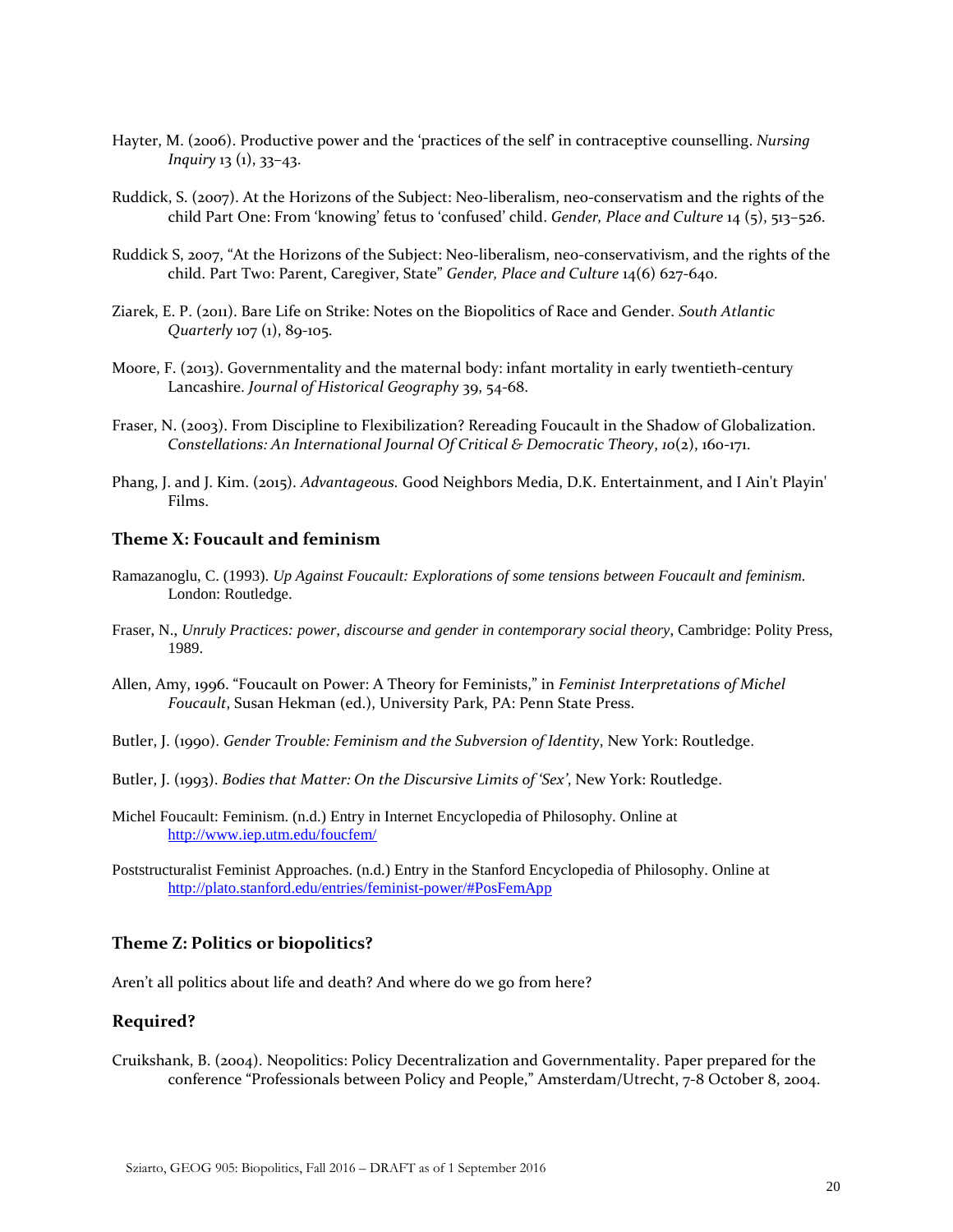- Cheah, P. (2007). Biopower and the New International Division of Reproductive Labor. *boundary2* 34:1, 90- 113.
- Hannah, M.G. (2014). Biopower, Life and Left Politics. *Antipode* 43(4), 1034-1055.
- Heller, A. 1996.Has biopolitics changed the concept of the political? Some further thoughts about biopolitics. In Heller, A. and S. Puntscher Riekmann (eds), *Biopolitics: The politics of the body, race and nature*, 3-15. Avebury: Aldershot.

# **Suggested?**

- Marasco, R. (2012). Machiavelli contra governmentality. *Contemporary Political Theory* 11 (4), 339–361.
- Spivak, G. C. (2012). The 2012 Antipode AAG Lecture: Scattered Speculations on Geography. *Antipode* 46 (1), 1–12.